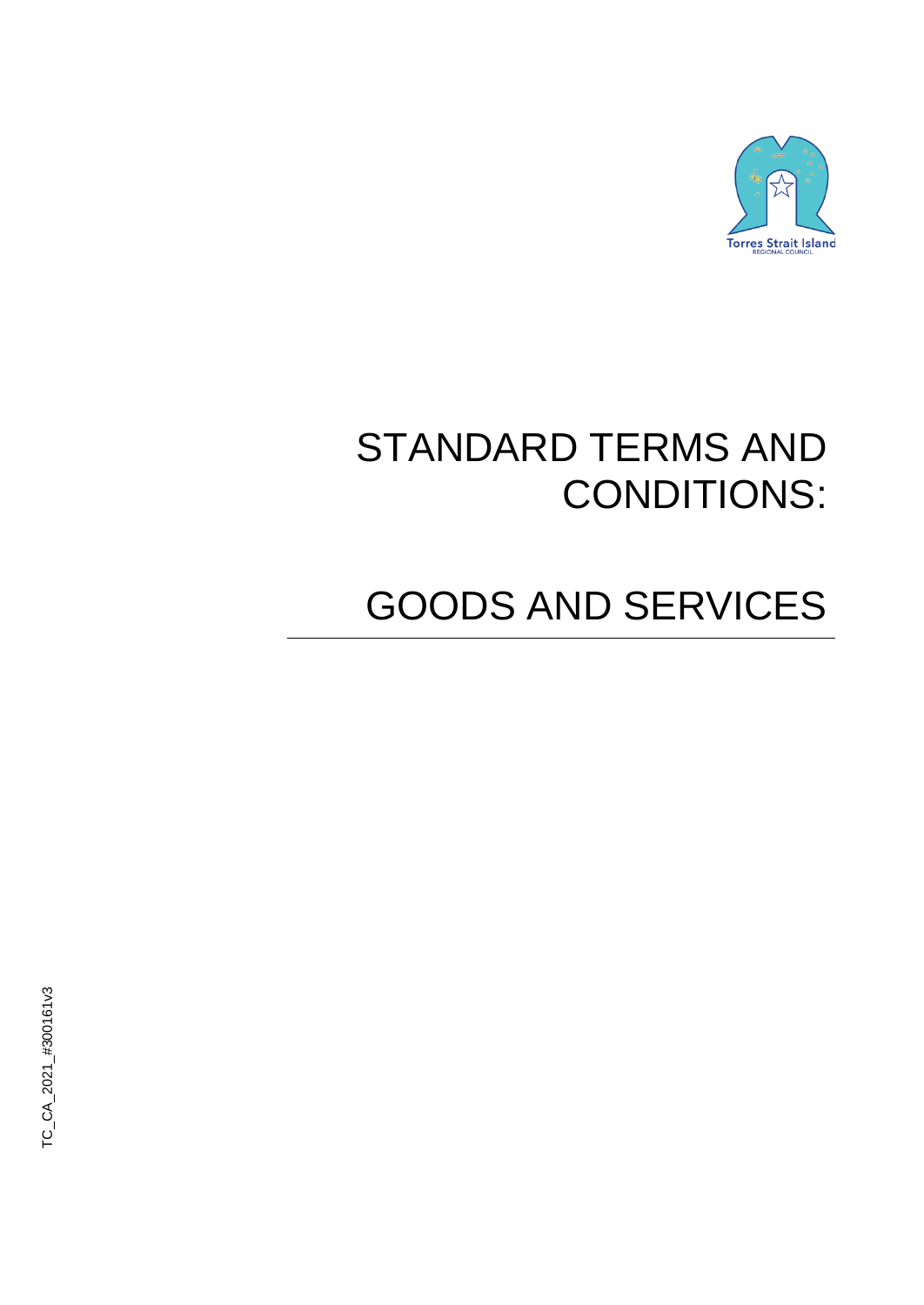| 1. |  |
|----|--|
| 2. |  |
| 3. |  |
| 4. |  |
| 5. |  |
| 6. |  |
| 7. |  |
| 8. |  |
| 9. |  |
|    |  |
|    |  |
|    |  |
|    |  |
|    |  |
|    |  |
|    |  |
|    |  |
|    |  |
|    |  |
|    |  |
|    |  |
|    |  |
|    |  |
|    |  |
|    |  |
|    |  |
|    |  |
|    |  |
|    |  |
|    |  |
|    |  |
|    |  |
|    |  |
|    |  |
|    |  |

Wind

VILLES

**WILLIAMS**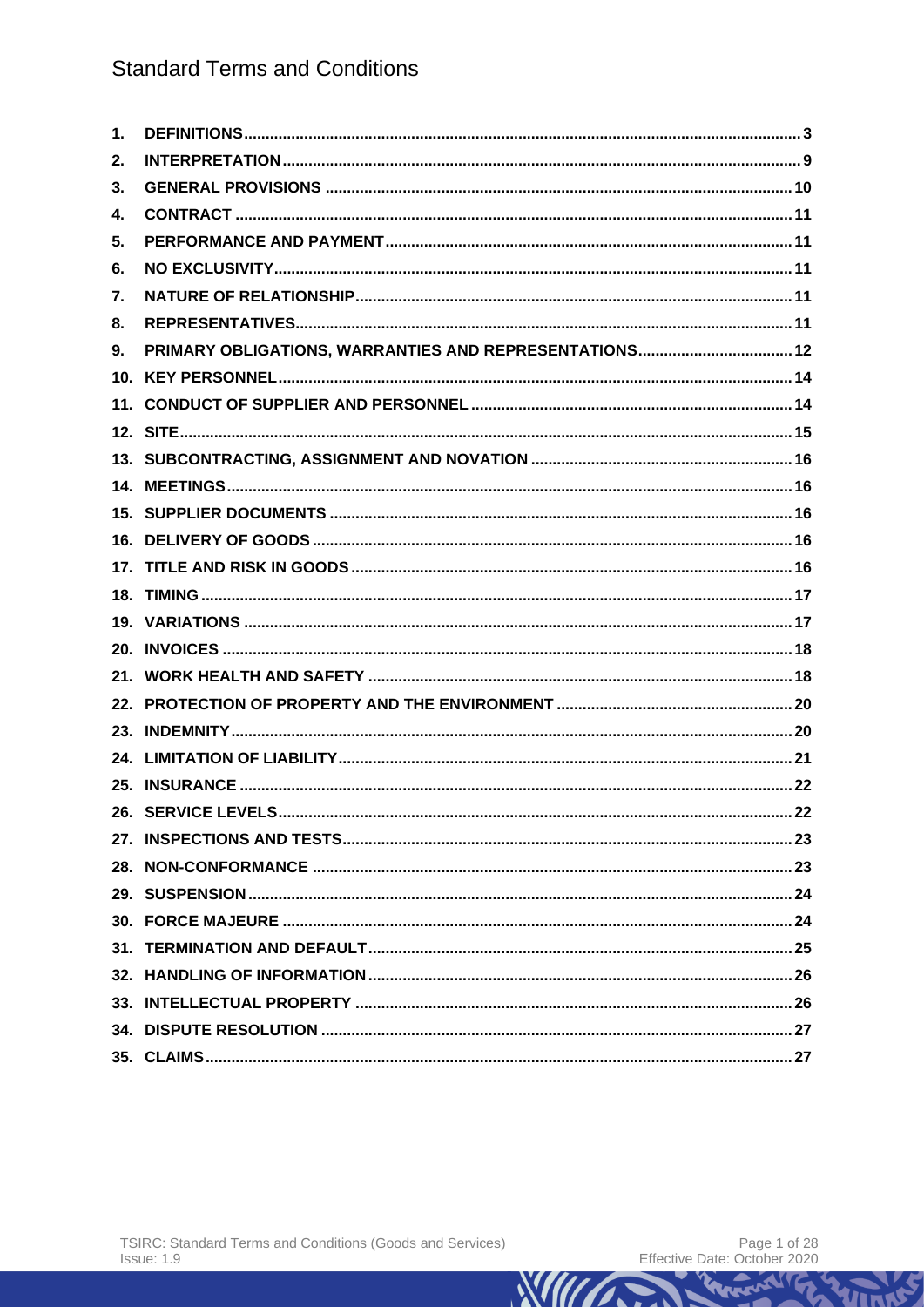# **1. DEFINITIONS**

- <span id="page-2-0"></span>1.1 In the Contract, unless inconsistent with the context or subject matter:
	- (a) **Affected Party** has the meaning given in clause [30.1;](#page-23-0)
	- (b) **Approvals** means certificates, licences, accreditations, clearances, authorisations, consents, permits, approvals, determinations and permissions from any Authority and any related fees and charges;
	- (c) **Authority** means any Federal, State, or local government authority, administrative or judicial body or tribunal, department, commission, agency, government owned corporation, statutory body or instrumentality or any other person having jurisdiction over the project;
	- (d) **Background IP** of a Party means all Intellectual Property Rights which are made available by a Party in connection with the Contract which are in existence at the date of the Contract or brought into existence after the date of the Contract other than in connection with the Contract.
	- (e) **Business Day** means a day that is not a Saturday, Sunday or any other day which is a public holiday or a bank holiday in the place where an act is to be performed or a payment is to be made;
	- (f) **Claim** includes any claim, action, demand, proceeding, suit, defence or set-off, however arising including under the Contract, at law (including a breach of the Contract), under statute, in equity, in tort (including for negligence), in quasi-contract, for unjust enrichment and to the extent permitted by law pursuant to any other principle of law (including without limitation any claim for an extension of time, Variation or other adjustment to the Price);
	- (g) **Commencement Time** means the time stated in the Engagement Documents by which the Supplier is required to commence performing its obligations under the Contract (or where no time is stated, promptly after the Supplier receives the Engagement Documents) as extended (if at all) pursuant to the Contract;
	- (h) **Completion** means the stage at which:
		- (i) each and every part of the Services has been carried out and completed in accordance with the Contract, except for minor omissions which do not reasonably affect the benefit to the Principal of the Services or prevent the Principal from using the Supplier Documents for the purpose or purposes stated in or to be reasonably inferred from the Contract;
		- (ii) all Supplier Documents have been updated and provided to the Principal in accordance with the Contract; and
		- (iii) other obligations of the Supplier which are stated in the Contract to be a requirement of Completion, or which are otherwise required to be undertaken prior to Completion have been completed;
	- (i) **Completion Time** means the time (if any) stated in the Engagement Documents by which the Supplier is required to achieve Completion as extended (if at all) pursuant to the Contract;
	- (j) **Confidential Information** means the Contract and all documents and information provided or made available by one Party (**Discloser**) to the other (**Disclosee**), or which comes to the knowledge of a Party in connection with the Contract which are of their nature confidential or which the Discloser has identified to the Disclosee as being confidential, but does not include documents and information which are in the public domain other than through a breach of clause [32](#page-25-0) or are independently developed by the other Party;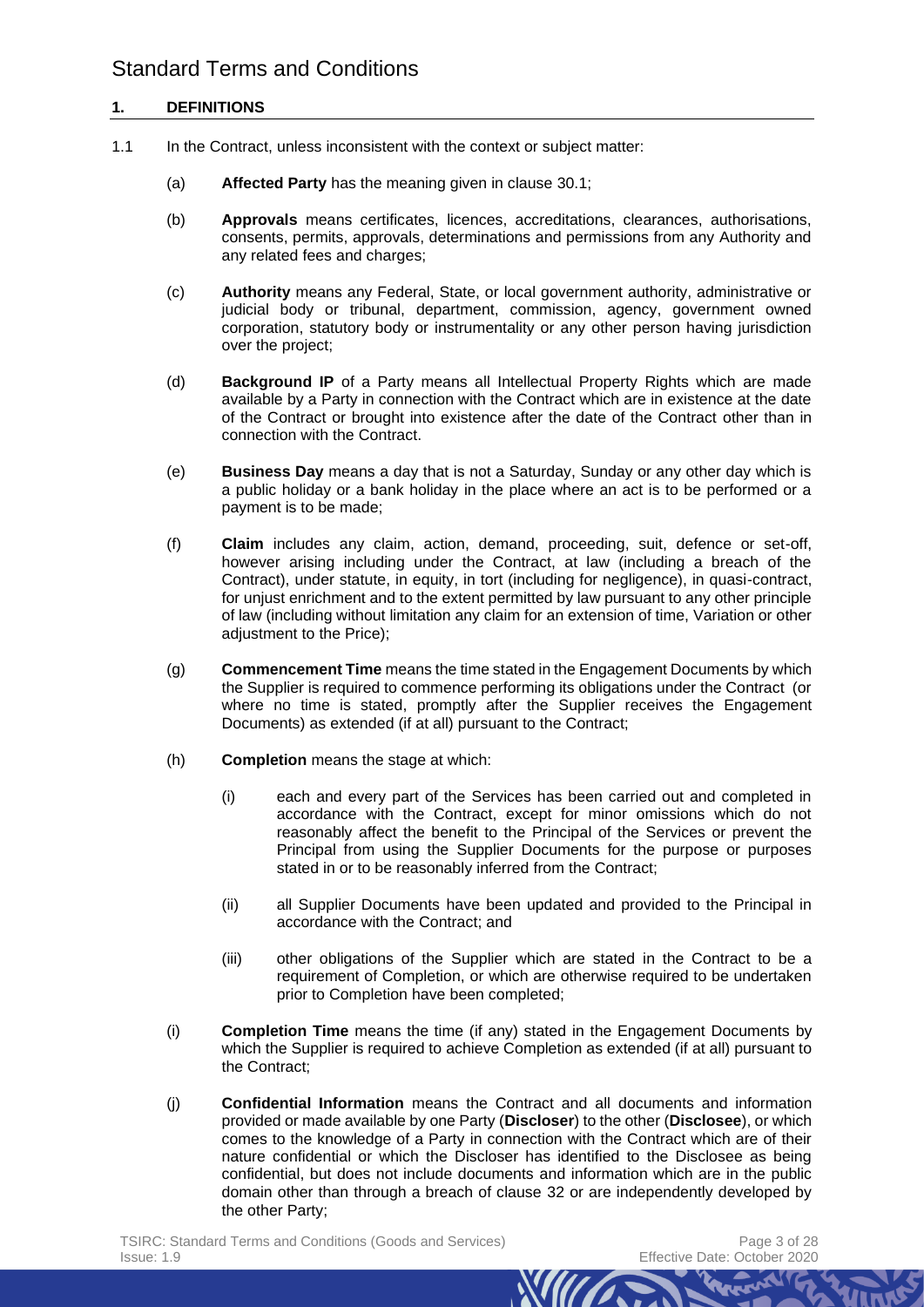- (k) **Contract** means the contract between the Principal and the Supplier comprising the documents described in clause **Error! Reference source not found.**;
- (l) **Delivered** means delivered to the Principal or made available for collection (as the case may be) at the Delivery Place along with all information and documentation required by the Contract;
- (m) **Delivery Place** means the place for delivery or collection of the Goods as stated in the Engagement Documents;
- (n) **Delivery Time** means the time by which Goods are to be Delivered as stated in the Engagement Documents as extended (if at all) pursuant to the Contract;
- (o) **Discloser and Disclosee** have the meanings given in clause [1.1\(j\);](#page-2-0)
- (p) **Engagement Documents** means, unless the Parties expressly agree otherwise:
	- (i) where a written request is issued, the written document(s) issued by the Principal to the Supplier which:
		- A. detail the Principal's requirements for the provision of Goods and/or Services by the Supplier; and
		- B. either request the Supplier to provide, or accept the Supplier's offer to provide, those Goods and/or Services to the Principal,

including all documents attached to or incorporated by reference into those written documents and which may include a specification, product description, price list or other documents;

- (ii) where a verbal request is made, means the information provided verbally, and the information contained in any documents to which the Supplier's attention is directed; and
- (iii) where a request, whether verbal or written, is made pursuant to a Register of Pre-qualified Suppliers or Preferred Supplier Arrangement, also include the Standard Documents;
- (q) **Exceptional Circumstances** means disclosure:
	- (i) for the purpose of complying with the Disclosee's obligations or exercising the Disclosee's rights in connection with the Contract;
	- (ii) with the Discloser's consent;
	- (iii) to a professional adviser, banker, financier or auditor if that person is obliged to keep the information disclosed confidential and to who it is necessary to disclose the information;
	- (iv) to any of its Personnel who are bound to keep the information confidential and to who it is necessary to disclose the information;
	- (v) to comply with the law or a requirement of an Authority (including a stock exchange);
	- (vi) to the extent necessary to enforce its rights or defend a Claim in connection with the Contract:
	- (vii) by the Principal for the purposes of enabling the Principal to properly discharge its functions as a local government authority;

*Mun*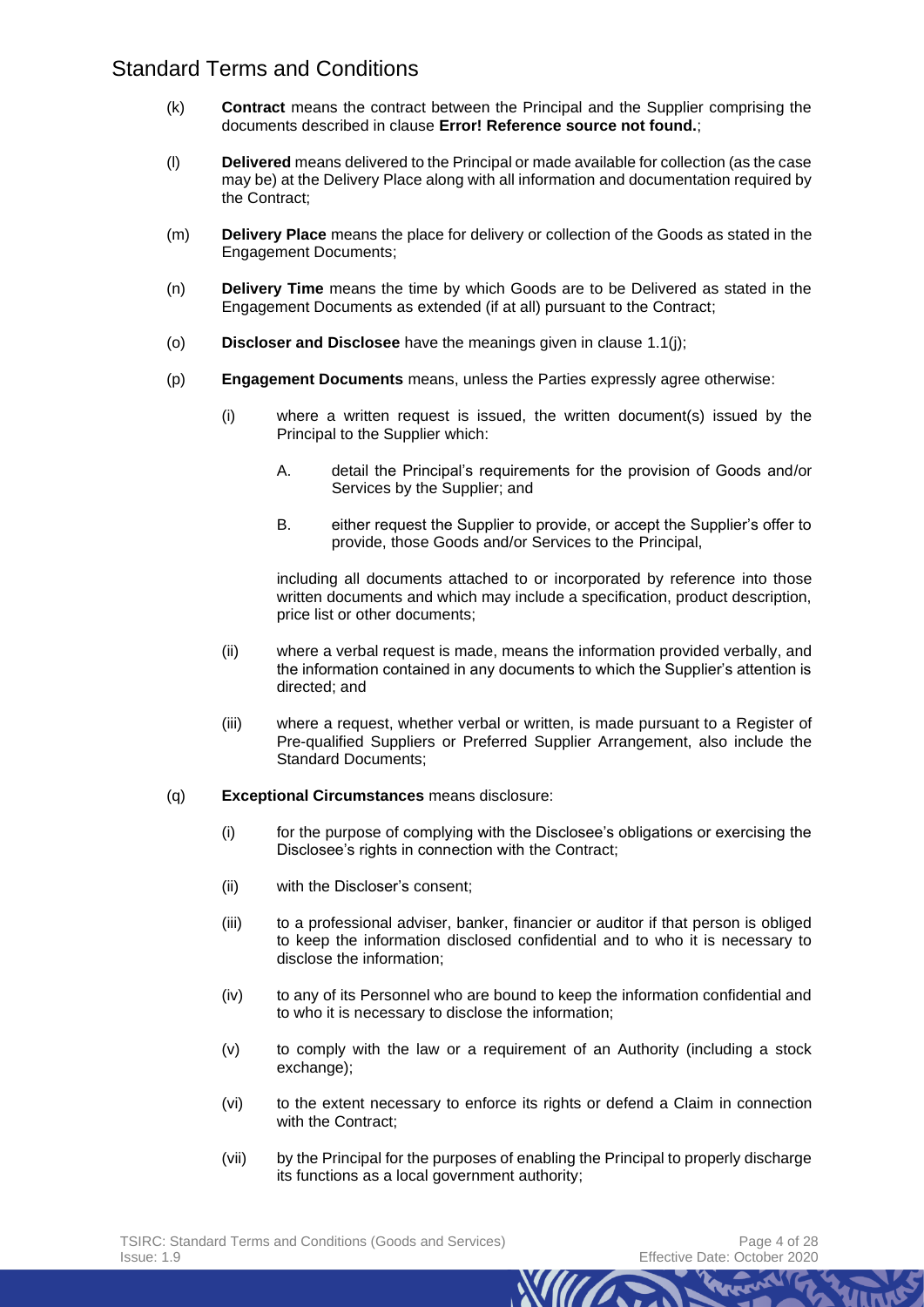- (viii) to the extent otherwise expressly permitted by the Contract;
- (r) **Force Majeure** means:
	- (i) an act of God, earthquake, lightning, cyclone, tsunami, fire emanating from outside the Site, explosion, landslide, drought or meteor, but excluding any other weather conditions regardless of severity;
	- (ii) war (declared or undeclared), invasion, act of a foreign enemy, hostilities between nations, civil insurrection or militarily usurped power;
	- (iii) act of public enemy, sabotage, malicious damage, terrorism or civil unrest;
	- (iv) illness declared by the World Health Organisation to be a pandemic;
	- (v) embargo;
	- (vi) State-wide or nationwide industrial action that is not limited to or primarily directed at the Supplier or otherwise caused by or contributed to by the Supplier and which affects an essential portion of the Supplier's obligations under the Contract;

which:

- A. is beyond the immediate or reasonable control of the Affected Party:
- B. is not directly or indirectly caused or contributed to by the Affected Party or the Affected Party's Personnel;
- C. cannot reasonably be avoided, remedied or overcome by the Affected Party by a standard of care and diligence expected of a prudent and competent local government or supplier (as the case may be) or the expenditure of a reasonable sum of money;
- (s) **Good Industry Practice** means those practices, methods, techniques and acts that, as at the date of this Contract are equal or superior to those utilised by other competent suppliers experienced in the provision of goods and services similar to the Goods and Services;
- (t) **Goods** means the goods to be provided by the Supplier as described in the Engagement Documents and any other goods not specifically mentioned in the Engagement Documents, but that are obviously and indispensably necessary for the supply of the goods that are mentioned;
- (u) **GST** means GST as that term is defined in the GST Law, and any interest, penalties, fines or expenses relating to such GST;
- (v) **GST Law** means the *A New Tax System (Goods and Services Tax) Act 1999* and/or associated Commonwealth legislation, regulations and publicly available rulings;
- (w) **Improper Conduct** means:
	- (i) engaging in misleading or deceptive conduct in relation to the Procurement Process or the Contract;
	- (ii) engaging in any collusive tendering, anticompetitive conduct, or any other unlawful or unethical conduct with any other tenderer, or any other person in connection with the Procurement Process;

*MINT*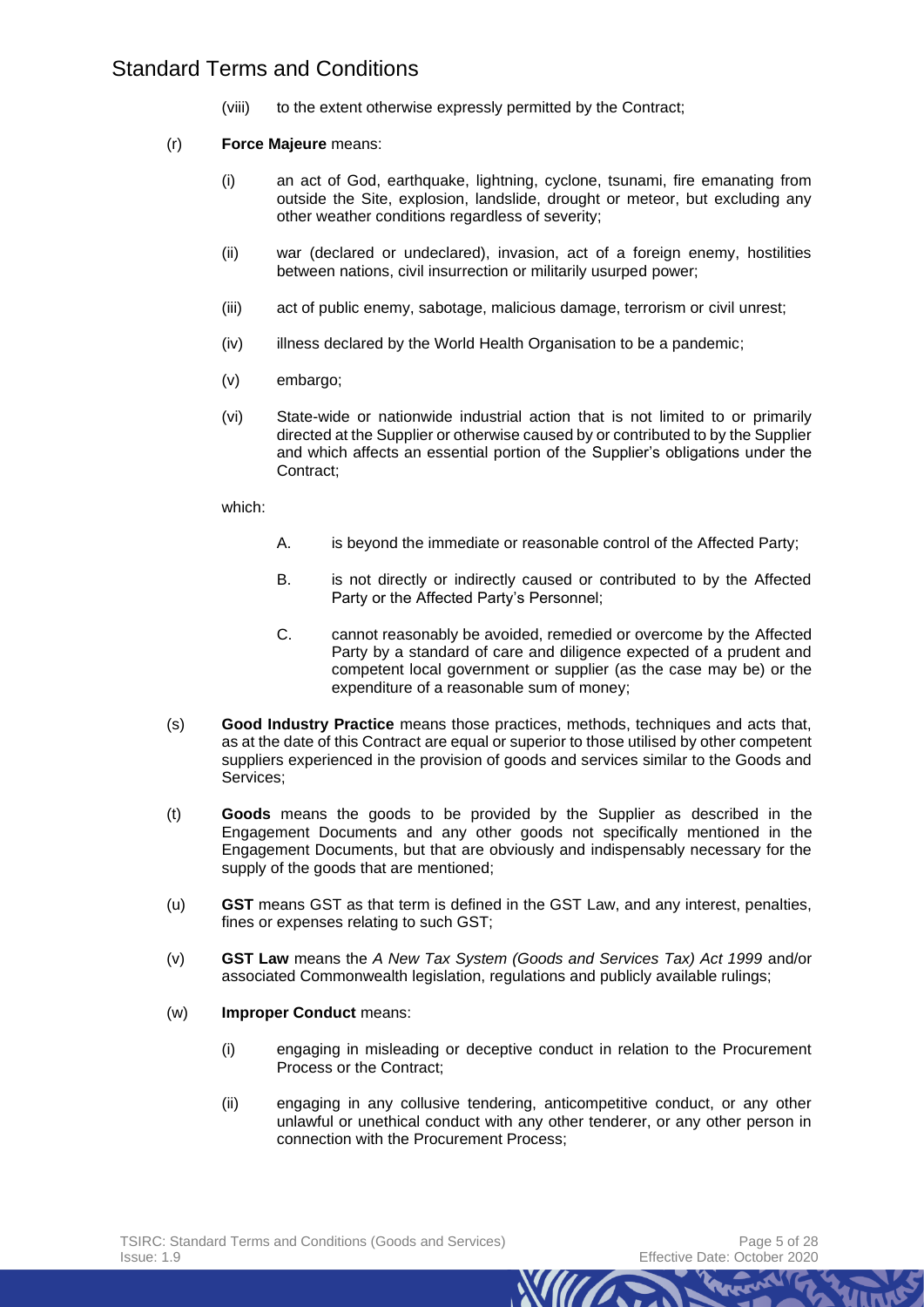- (iii) attempting to improperly influence any Personnel of the Principal, or violate any applicable law regarding the offering of inducements in connection with the Procurement Process or the Contract;
- (iv) accepting or inviting improper assistance of employees or former employees of the Principal in preparing its tender or any Claim against the Principal in connection with the Contract;
- (v) using any information improperly obtained, or obtained in breach of any obligation of confidentiality in connection with the Procurement Process or the Contract;
- (vi) engaging in aggressive, threatening, abusive, offensive or other inappropriate behaviour or committing a criminal offence; or
- (vii) engaging in conduct contrary to sections 199 and 200 of the *Local Government Act 2009* (Qld).
- (x) **Insolvency Event** in respect of a Party, means the Party:
	- (i) becomes insolvent or bankrupt, or being a company goes into liquidation, or takes or has instituted against it any action or proceedings which has as an object or may result in bankruptcy or liquidation; or
	- (ii) enters into a debt agreement, a deed of assignment or a deed of arrangement under the *Bankruptcy Act 1966 (Cth),* or, being a company, enters into a deed of company arrangement with its creditors, or an administrator or controller is appointed; or
	- (iii) has a receiver or a receiver and manager appointed or a mortgagee goes into possession of any of its assets;
- (y) **Intellectual Property Rights** means copyright, patents and all rights in relation to inventions, registered and unregistered trademarks (including service marks), registered designs, drawings, circuit layouts and all other rights resulting from intellectual activity in the construction, project management, industrial, scientific, literary or artistic fields, whether foreign or domestic and includes Moral Rights;
- (z) **Key Personnel** means the Personnel (if any) nominated as key personnel in the Engagement Documents;
- (aa) **Local Government Worker** has the same meaning as in the *Local Government Act 2009* (Qld);
- (bb) **Moral Rights** has the meaning given in the *Copyright Act 1968* (Cth);
- (cc) **Notifiable Incident** has the meaning given in the WHS Act and the WHS Regulation;
- (dd) **Party or Parties** means one or both of the Principal and the Supplier as the context requires;
- (ee) **Payment Period** means:
	- (i) if the Contract is a 'building contract' as that term is defined in the *Queensland Building and Construction Commission Act 1991* (Qld), the period ending 15 Business Days after receipt by the Principal of the claim;
	- (ii) otherwise, the period ending 25 Business Days after receipt by the Principal of the claim.

*MIIT*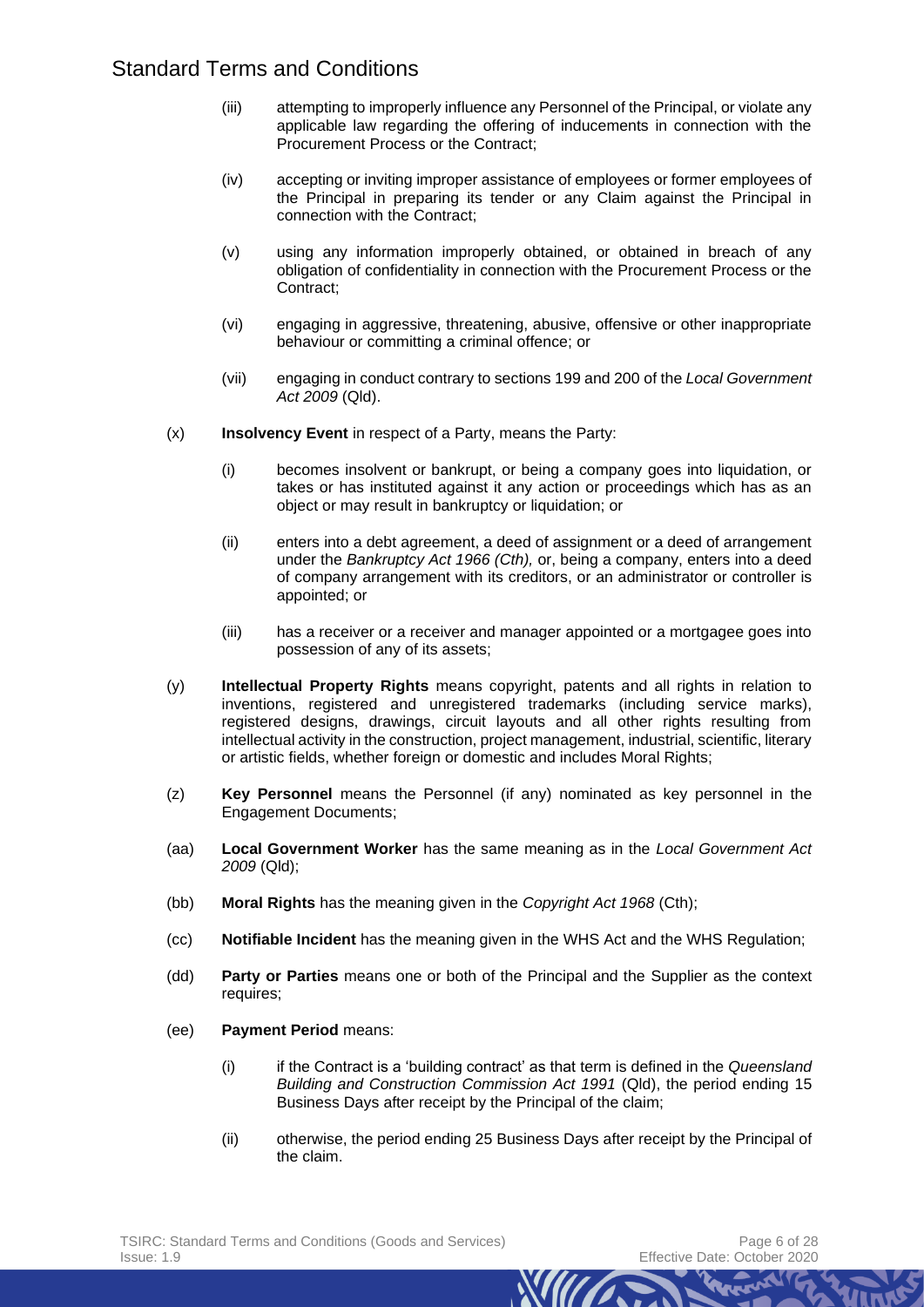- (ff) **Personnel** includes the officers, employees, agents, representatives, consultants, subconsultants, suppliers, contractors and subcontractors of a Party and any other person or entity for whom that Party is vicariously liable but in respect of the Principal, does not include the Supplier;
- (gg) **Preferred Supplier Arrangement** means a preferred supplier arrangement established pursuant to section 233 of the *Local Government Regulation 2012* (Qld);
- (hh) **Preferred Supplier** means a supplier that has been selected as a preferred supplier under a Preferred Supplier Arrangement;
- (ii) **Pre-qualified Supplier** means a supplier that has been included on a Register of Prequalified Suppliers;
- (jj) **Price** means the amount payable for the provision of Goods and Services as determined in accordance with the Contract;
- (kk) **Principal** means Torres Strait Island Regional Council;
- (ll) **Principal's Representative** means the person identified as such in the Engagement Documents or otherwise notified to the Supplier verbally or in writing from time to time;
- (mm) **Procurement Process** means the procurement process undertaken by the Principal pursuant to which the Parties have entered into the Contract;
- (nn) **Project IP** means the Intellectual Property Rights in the Supplier Documents and all other goods, materials, documents or data created in the performance of the Supplier's obligations under the Contract;
- (oo) **Register of Pre-qualified Suppliers** means a register of pre-qualified suppliers established pursuant to section 232 of the *Local Government Regulation 2012* (Qld);
- (pp) **Regulator** has the meaning given in the WHS Act and WHS Regulation;
- (qq) **Review Period** means the period stated in the Engagement Documents in which the performance of the Supplier against a Service Level is to be reviewed;
- (rr) **Service Level** means the service levels (if any) described as such in the Engagement Documents;
- (ss) **Services** means the services to be provided or the work to be carried out by the Supplier as described in the Engagement Documents and any services or work not specifically mentioned in the Engagement Documents, but that is obviously and indispensably necessary for the performance of the services or work that is mentioned;
- (tt) **Site** means the site or sites made available by the Principal to the Supplier for the purpose of the Supplier carrying out its obligations under the Contract;
- (uu) **Standard Documents** means the Standard Price Schedule and the Standard Scope;
- (vv) **Standard Price Schedule** means the documents detailing the Supplier's rates and prices for the provision of Goods and/or Services by the Supplier which were incorporated (whether physically or by reference) in to the written notice issued by the Principal to the Supplier notifying the Supplier that it had been appointed as a Prequalified Supplier or selected as a Preferred Supplier, as amended or replaced by agreement in writing between the Supplier and the Principal during the term of the Register of Pre-qualified Suppliers or Preferred Supplier Arrangement;
- (ww) **Standard Scope** means any documents detailing the Principal's requirements for the provision of Goods and/or Services by the Supplier which were incorporated (whether physically or by reference) in to the written notice issued by the Principal to the Supplier notifying the Supplier that it had been appointed as a Prequalified Supplier or selected

*MITT*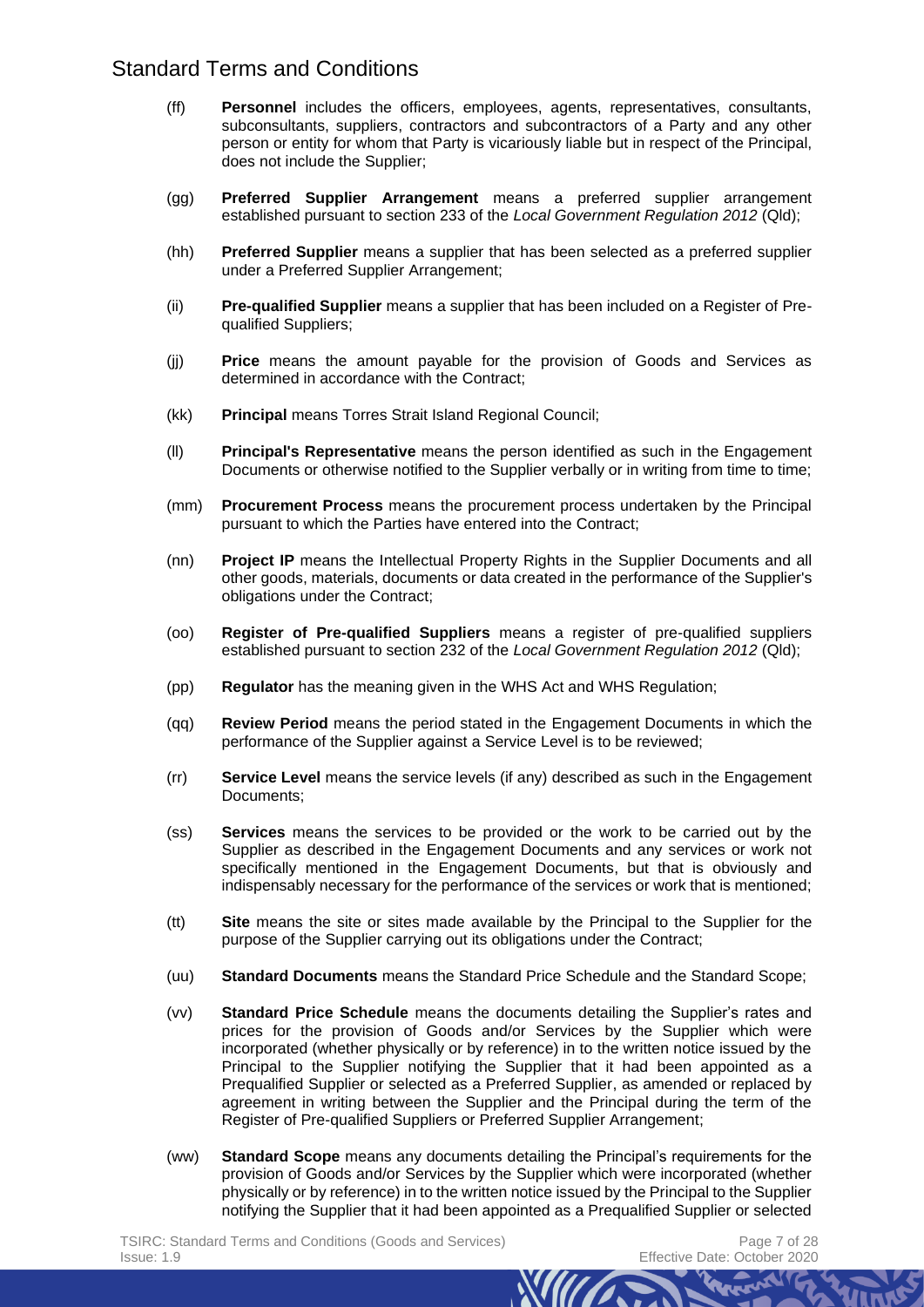as a Preferred Supplier as amended or replaced by agreement in writing between the Supplier and the Principal during the term of the Register of Pre-qualified Suppliers or Preferred Supplier Arrangement;

- (xx) **Standard Terms and Conditions** means these standard terms and conditions;
- (yy) **Substantial Breach** includes:
	- (i) a failure to remedy a breach of a warranty given or representation made within 10 Business Days after being given a written notice to do so;
	- (ii) a failure to remedy any breach of an obligation under the Contract within 10 Business Days after being given a written notice to do so;
	- (iii) a breach that is incapable of remedy of an obligation under, or warranty given or representation made in, the Contract; or
	- (iv) a breach of clause [21;](#page-17-0)
	- (v) the Supplier failing to achieve or exceed:
		- A. the same Service Level for three consecutive Review Periods, even though the Supplier may have achieved or exceeded some or all of the other Service Levels for those same Review Periods; or
		- B. any two Service Levels for two consecutive Review Periods;
	- (vi) if the defaulting Party is the Supplier, the consistent or repeated breach of the Contract by the Supplier, even though those breaches would not otherwise constitute a substantial breach of the Contract and even though those breaches may be promptly remedied by the defaulting Party;
- (zz) **Supplier** means the person or entity identified to whom the Engagement Documents are issued;
- (aaa) **Supplier Documents** means those records, reports, designs, specifications, certificates and other documents, whether electronic documents or hard copy format) required by the Contract to be handed over to the Principal by the Supplier (and all information advice, designs, calculations and recommendations in those documents);
- (bbb) **Variation** means any material increase, decrease or change to the Goods or Services or the Supplier's obligations under the Contract;
- (ccc) **Warranty Period** means the longer of:
	- (i) the period stated in the Engagement Documents or where no period is stated 12 months after the Goods are Delivered; and
	- (ii) such further period required under or implied by any applicable law,

which period may continue after the Contract has come to an end;

- (ddd) **WHS** means work, health and safety;
- (eee) **WHS Act** means *Work Health and Safety Act 2011* (Qld) as amended or replaced from time to time;
- (fff) **WHS Regulation** means the *Work Health and Safety Regulation 2011* (Qld) as amended or replaced from time to time;

*MIIT*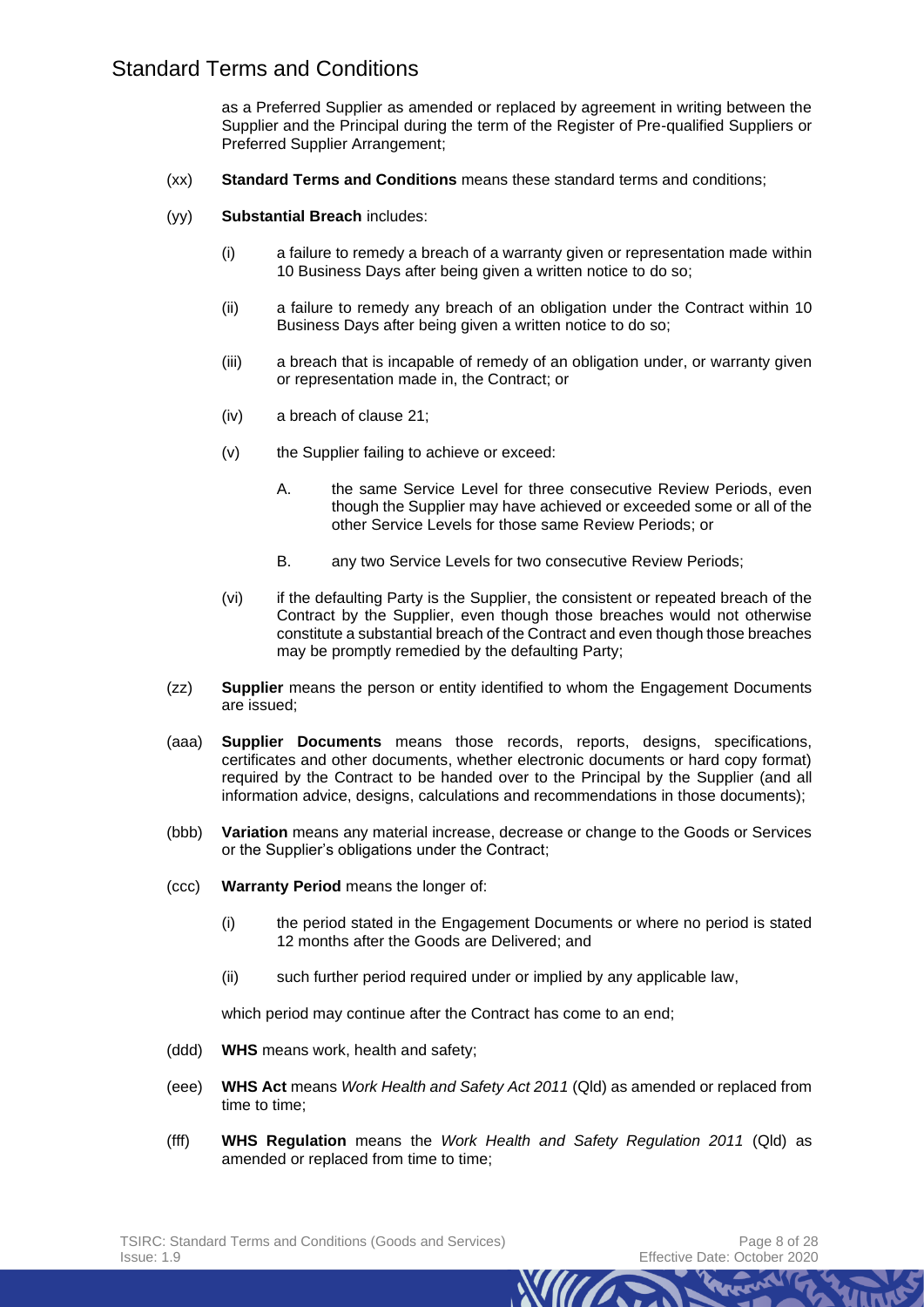- (ggg) **Wilful Misconduct** means an intentional act or omission by or on behalf of a Party committed with reckless disregard for its foreseeable and harmful consequences in circumstances where the breaching Party knows or ought to know that those consequences would likely result from the act or omission but which is not due to an honest mistake oversight, error of judgement, accident or negligence;
- (hhh) **Workplace** has the meaning given in the WHS Act and the WHS Regulation.

## **2. INTERPRETATION**

- 2.1 (**Headings**) Headings are for reference purposes only and must not be used in interpretation;
- 2.2 (**No limitation**) The words 'include', 'includes' and 'including' are not words of limitation. Where the Contract provides that the Principal 'may' do something the Principal is not obliged to do that thing and is not prevented from doing any other thing;
- 2.3 (**Grammatical forms**) Where any word or phrase is given a defined meaning any other part of speech or other grammatical form concerning the word or phrase has a corresponding meaning. Words importing the singular number include the plural number and words importing the plural number include the singular number.
- 2.4 (**Law**) A reference to 'law' includes all:
	- (a) legislation (including subordinate legislation), local laws, by-laws, orders, ordinances, awards, requirements and proclamations of a local government authority, the State of Queensland, the Commonwealth or other Authority having jurisdiction and any related fees and charges; and
	- (b) certificates, licenses, accreditations, clearances, authorisations, Approvals, consents, and permits and any related fees and charges,

which are applicable to the Supplier or the Contract or which are otherwise in force at any place where an obligation under the Contract is carried out and a reference to a statute includes all regulations and subordinate legislation and amendments

- 2.5 (**Other references**) A reference to:
	- (a) a person includes any other legal entity and a reference to a legal entity includes a person;
	- (b) a clause is to a clause in the Contract unless expressly stated otherwise;
	- (c) writing includes any mode of representing or reproducing words in tangible and permanently visible form, and includes email and facsimile;
	- (d) a monetary amount is a reference to an Australian currency amount.
- 2.6 (**Time**) References to time are to local time in Queensland. Where time is to be reckoned from a day or event, the day or the day of the event must be excluded. If any time period specified in the Contract expires on a day which is not a Business Day, the period shall expire at the end of the next Business Day. A reference to a day, week or month means a calendar day, week or month;
- 2.7 (**Indemnities**) Each indemnity provided in the Contract is a continuing indemnity which survives the expiration or termination of the Contract. The Principal need not incur any expense or make any payment in order to rely on an indemnity.
- 2.8 (**Contra proferentem**) The contra proferentem rule and other rules of construction will not apply to disadvantage a Party whether that Party put the clause forward, was responsible for drafting all or part of it or would otherwise benefit from it.

*MIITA*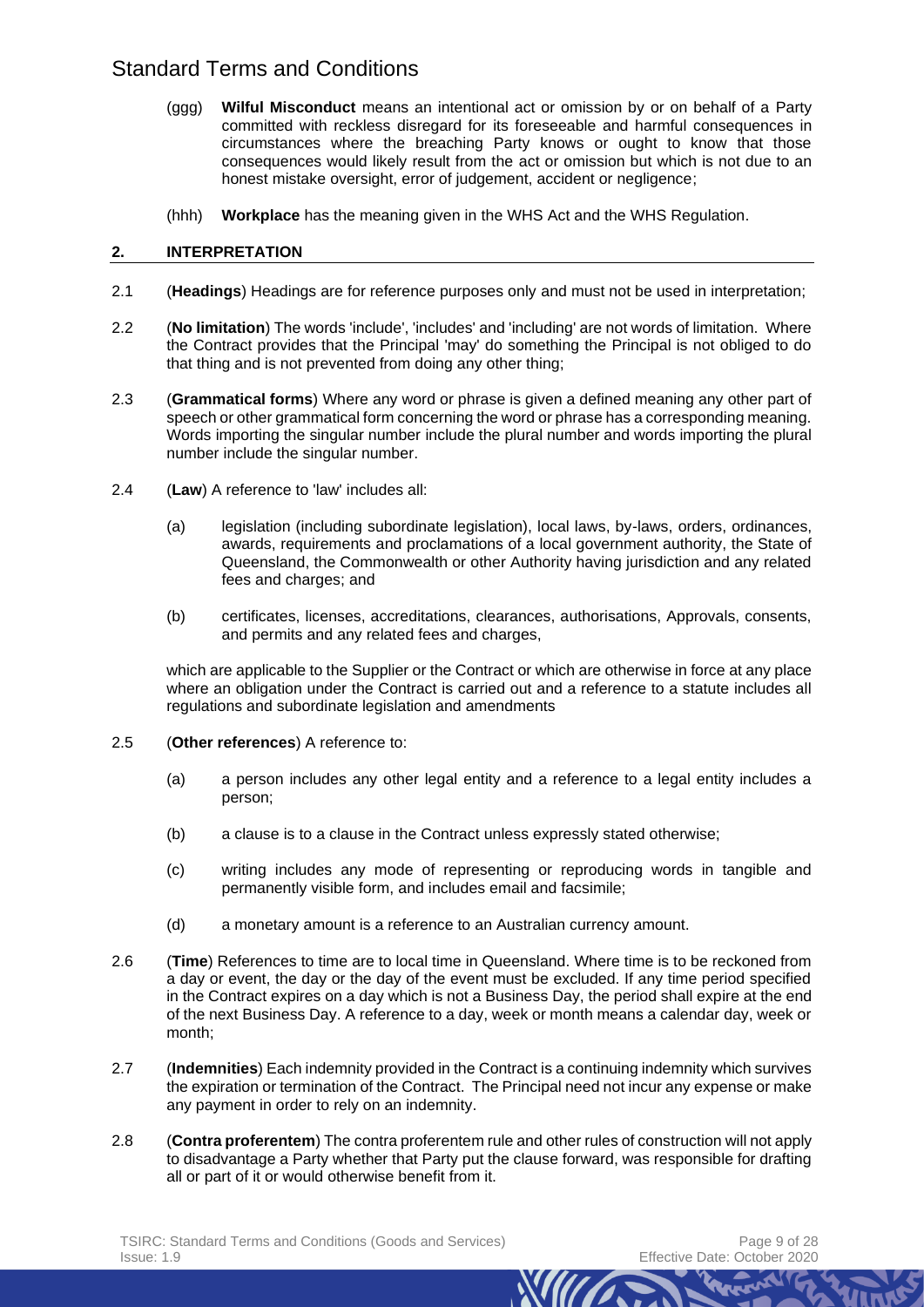2.9 (**Severance**) If a provision of the Contract is void or unenforceable it must be severed from the Contract and the provisions that are not void or unenforceable are unaffected by the severance.

## **3. GENERAL PROVISIONS**

- 3.1 (**Joint and several obligations**) An obligation of two or more Parties binds them jointly and each of them severally. An obligation incurred in favour of two or more Parties is enforceable by them severally.
- 3.2 (**Governing law**) This Contract is governed by the law of Queensland and the law of the Commonwealth of Australia in force in Queensland. The Parties submit to the jurisdiction of the Courts of Queensland, relevant Federal Courts and Courts competent to hear appeals from them.
- 3.3 (**Binding on successor**) This Contract shall be for the benefit of and binding upon the Parties and their heirs, executors, successors and permitted assigns.
- 3.4 (**Further assurance**) The Parties must execute and deliver all documents and must do all things as are necessary for the complete performance of their respective obligations under the Contract.
- 3.5 (**Service of notices**) A notice or other communication shall be deemed to have been given and received upon the earlier of actual receipt, or delivery to a Party's representative at the address or email address stated in the Engagement Documents or as last notified in writing by the receiving Party, but a notice or communication sent only by email shall not be deemed to have been given and received if:
	- (a) the sender receives a notification from the email system of the sender or the intended recipient which indicates that the email cannot be read by the intended recipient; or
	- (b) the intended recipient demonstrates that the notice or communication could not be legibly displayed by the intended recipient's email system at that time.
- 3.6 (**Waiver**) No waiver by a Party of a provision of the Contract is binding unless made in writing. Any waiver is limited to the particular instance and does not affect the subsequent enforceability of the provision.
- 3.7 (**Consent**) Any consent of the Principal under the Contract may be given, withheld or given subject to conditions at the absolute discretion of the Principal.
- 3.8 (**Cumulative rights and obligations**) The rights and remedies of a Party provided in the Contract are in addition to the rights or remedies conferred on the Party elsewhere in the Contract, at law or in equity. Compliance with a clause of the Contract will not relieve the Supplier of any other obligation under the Contract, at law or in equity.
- 3.9 (**Counterparts**) This Contract may be executed in any number of counterparts and when executed communication of the fact of execution to the other Party may be made by sending evidence of execution by fax or email.
- 3.10 (**Current versions**) Except to the extent otherwise provided in the Contract, where the Contract includes or incorporates by reference any standard, plan, requirement, code, guideline, policy, standard drawing or standard specification then the Supplier must comply with the version of that standard, plan, requirement, code, guideline, policy, standard drawing or standard specification which is current as at the date of the Contract, and the sums, rates or prices in the Contract shall be deemed to have allowed for compliance with that version.
- 3.11 (**Clauses to survive termination**) In addition to any other clauses which may be found to survive termination, clauses [9.1\(h\)\(ii\),](#page-12-0) [23,](#page-19-0) [24,](#page-20-0) [25.2,](#page-21-0) [28.5,](#page-23-1) [31.4,](#page-24-0) [31.6,](#page-25-1) [32,](#page-25-0) [33](#page-25-2) and [35](#page-26-0) survive the expiration or earlier termination of the Contract.

*Mun*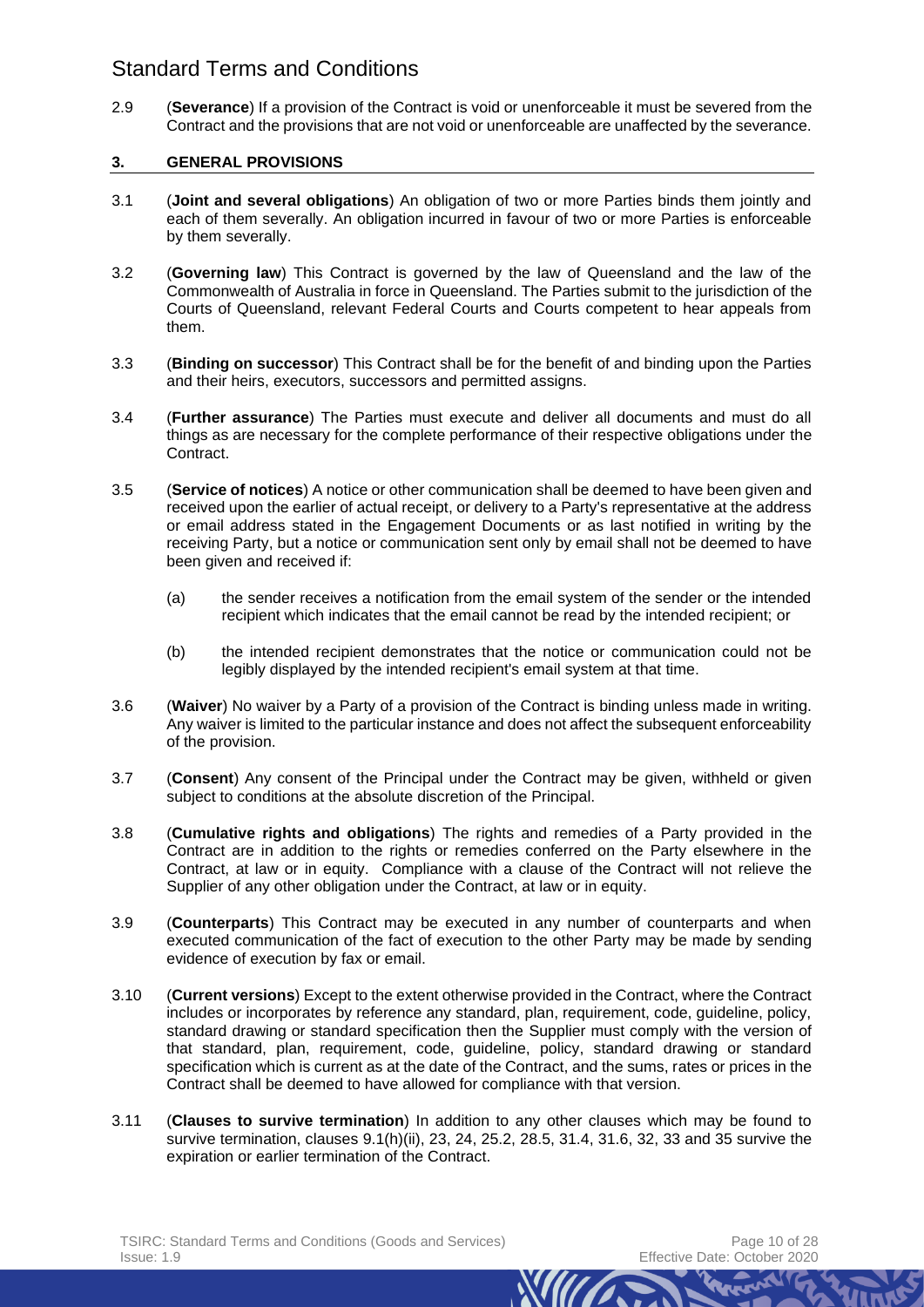# **4. CONTRACT**

- <span id="page-10-0"></span>4.1 (**Documents comprising Contract)** The Contract comprises:
	- (a) the Engagement Documents; and
	- (b) these Standard Terms and Conditions (including Schedule 1 Completion Declaration).
- 4.2 (**Final agreement**) The Contract constitutes the entire, final and concluded agreement between the Parties as to its subject matter. It supersedes all prior representations, agreements, statements and understandings between the Supplier and the Principal (whether oral or in writing).
- 4.3 (**Order of precedence**) If there is any ambiguity, inconsistency, conflict or discrepancy between any of the documents listed in clause [4.1,](#page-10-0) then the documents will take precedence in the order set out in clause [4.1](#page-10-0) with the Engagement Documents being the highest in the order. If there is any ambiguity, inconsistency, conflict or discrepancy between any of the Standard Documents included in the Engagement Documents (if any) and any of the other documents comprising the Engagement Documents, then, unless the Engagement Documents themselves provide otherwise, the other documents will take precedence over the Standard Documents to the extent necessary to resolve the ambiguity, inconsistency, conflict or discrepancy.

## **5. PERFORMANCE AND PAYMENT**

- 5.1 (**Performance**) The Supplier must, at the Supplier's expense, provide the Goods and/or Services and otherwise comply with its other obligations under the Contract in accordance with the Contract.
- 5.2 (**Payment**) Subject to the Contract, the Principal must pay the Supplier the Price for Goods and Services provided in accordance with the Contract;

# **6. NO EXCLUSIVITY**

6.1 The Supplier is not the exclusive supplier of the Goods and Services, or of goods and/or services of the same or a similar type to the Goods and Services.

# **7. NATURE OF RELATIONSHIP**

7.1 The Supplier is an independent contractor of the Principal. The Supplier is solely responsible for payments required to be made to its Personnel for the performance of services in connection with the Contract and solely responsible for determining the manner in which it complies with its obligations under the Contract. The Supplier must provide such materials, equipment, knowledge and Personnel as the Supplier deems necessary to comply with its obligations and under the Contract.

## **8. REPRESENTATIVES**

- 8.1 (**The Principal's Representative**) The Principal's Representative is appointed as the Principal's agent to exercise any of the Principal's rights or functions under the Contract. The Principal's Representative is not an independent certifier or valuer. No other person is permitted to exercise any right or function of the Principal without the express written consent of the Principal or the Principal's Representative. The Supplier must notify the Principal immediately if it receives a purported direction in connection with the Contract from any person other than the Principal's Representative. The Principal shall not be liable upon any Claim relating to a direction given to the Supplier by any person other than the Principal's Representative.
- 8.2 (**Supplier's representative**) The Supplier must nominate an authorised representative for the purpose of managing the Contract and must notify the Principal in writing of the details of the nominated representative. Matters which are in the knowledge of the Supplier's representative are deemed to be within the knowledge of the Supplier. If the Principal reasonably objects to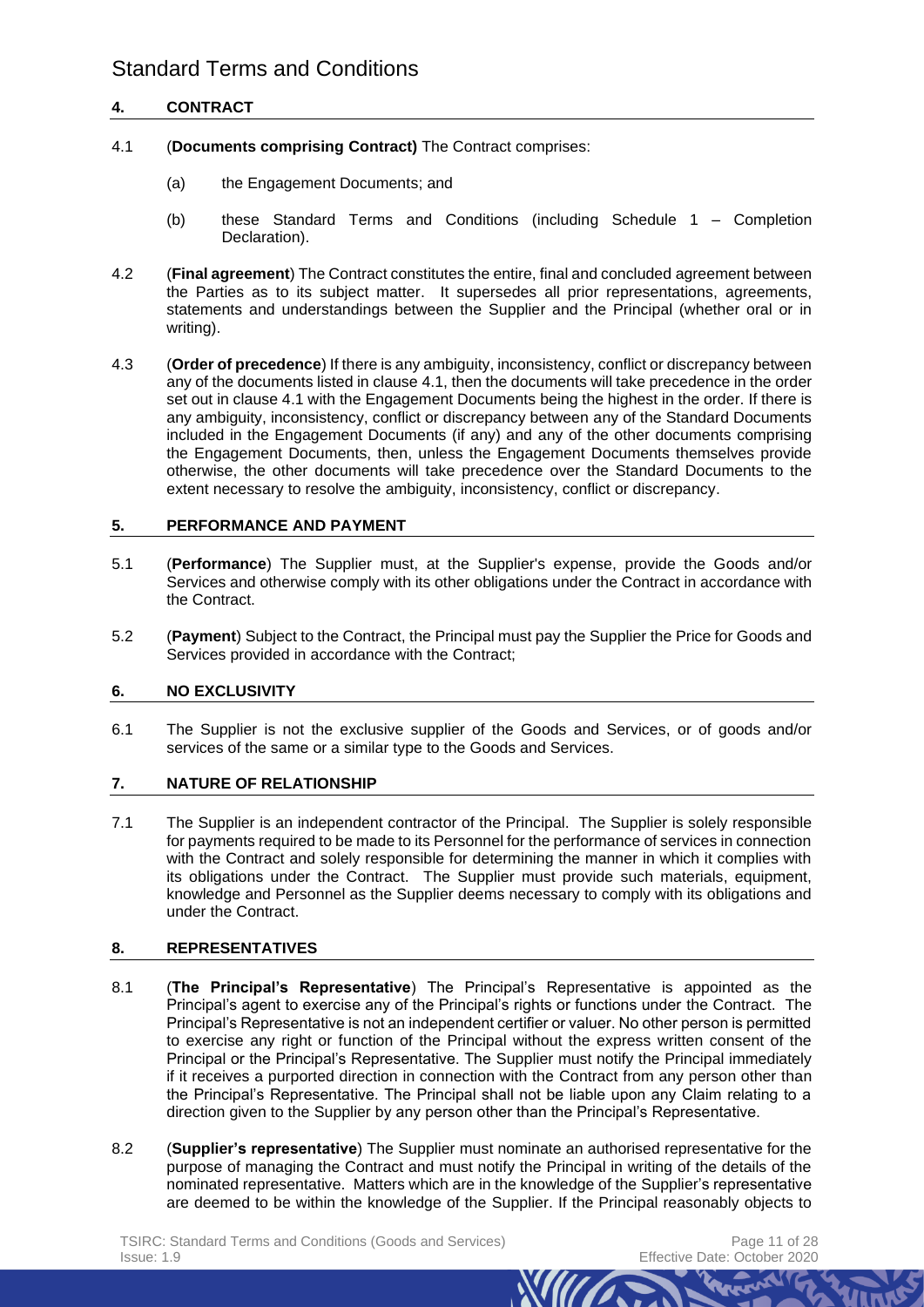the nominated representative, the Supplier shall nominate another representative. The Supplier must notify the Principal in writing of a change in representative prior to effecting the change. If the Principal reasonably objects to the representative nominated by the Supplier, the Supplier shall nominate another representative.

## **9. PRIMARY OBLIGATIONS, WARRANTIES AND REPRESENTATIONS**

- <span id="page-11-2"></span><span id="page-11-1"></span><span id="page-11-0"></span>9.1 (**Supplier Warranties**) The Supplier must ensure, and warrants and represents that:
	- (a) (**Improper Conduct)** neither the Supplier nor any of its Personnel engaged in any Improper Conduct in connection with the Procurement Process. The Supplier must not, and must ensure that its Personnel do not, engage in any Improper Conduct in connection with the Contract;
	- (b) (**ability**) the Supplier and, to the extent applicable to them, its Personnel:
		- (i) have the experience, skills, expertise, resources and judgement;
		- (ii) hold all necessary competencies, licences, accreditations, qualifications, permits, clearances or other authorisations,

which are required for the Supplier to comply with its obligations under the Contract and will maintain such competencies, licences, accreditations, qualifications, permits, clearances or other authorisations at all times until the Supplier has completed its obligations under the Contract;

- (c) (**investigations**) the Supplier has carefully reviewed the Engagement Documents (including the scope and all other information contained or referenced in the Engagement Documents) and is satisfied that the scope and other information is appropriate and adequate to enable the Supplier to comply with its obligations under the Contract;
- (d) (**workmanship**) where the Services require the carrying out of work, that work shall:
	- (i) be free from defects;
	- (ii) comply in all respects with the Contract and any standard, plan, requirement, code, guideline, policy, standard drawing or standard specification included or incorporated by reference into the Contract or, if none is included or incorporated, any Australian standards applicable to the materials and any applicable law;
	- (iii) be fit for the purpose stated in or to be reasonably inferred from the Contract or otherwise made known to the Supplier prior to the date of the Contract,

and any design prepared by the Supplier in relation to the work shall be in accordance with the requirements of the Contract;

- (e) (**legal capacity**) the Supplier has the full power, authority and capacity to enter into the Contract and that the Supplier's obligations under the Contract are valid and binding on it, and enforceable against it;
- (f) (**standard**) the Supplier will, and to the extent applicable to them, will ensure that its Personnel:
	- (i) provide the Goods and Services and carry out its other obligations in connection with the Contract:
		- A. to the standard of skill, care and diligence expected of a skilled and competent supplier engaged in the business of providing goods, services or work similar to the Goods and Services or to such higher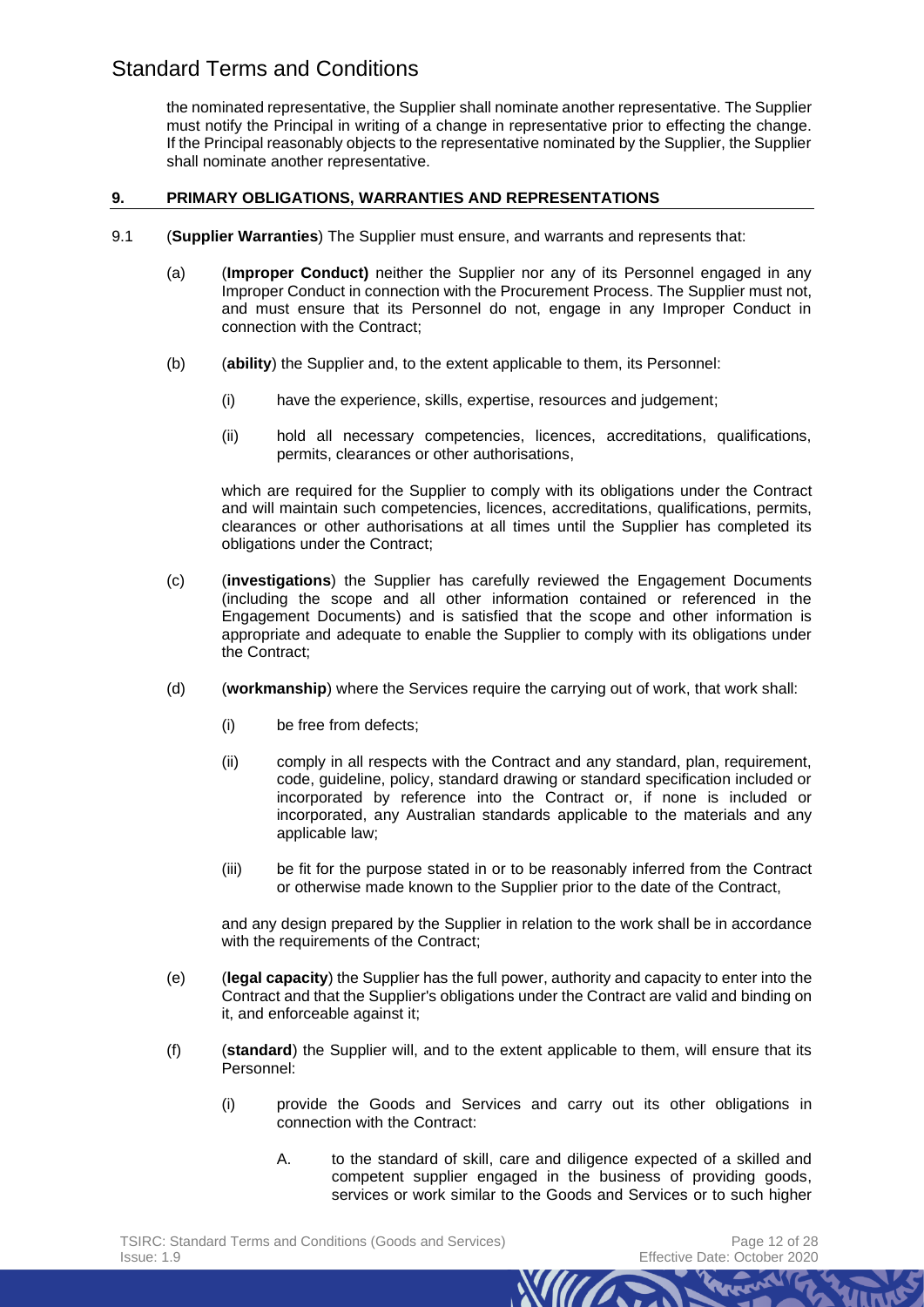standard as the Supplier has represented in writing to the Principal in relation to the Contract;

- B. in accordance with Good Industry Practice; and
- C. in a manner which achieves or exceeds each of the Service Levels in every Review Period; and
- (ii) ensure that any Goods or Services provided under the Contract is fit for the purpose or purposes stated in or to be reasonably inferred from the Contract;
- (g) (**Supplier Documents**) all Supplier Documents will:
	- (i) comply with the requirements of the Contract and applicable law;
	- (ii) be consistent with or exceed applicable industry standards;
	- (iii) be of a standard and quality expected of a skilled and competent supplier experienced in the preparation of documents similar to the Supplier Documents using Good Industry Practice; and
	- (iv) be fit for the purpose or purposes stated in or to be reasonably inferred from the Contract;
- <span id="page-12-0"></span>(h) (**condition of Goods**) the Goods shall:
	- (i) at the time at which they are Delivered:
		- A. comply with any applicable requirement, code, guideline, policy, drawing or specification included or incorporated by reference into the Contract or, if none is included or incorporated, any Australian standards applicable to the Goods and any applicable law; and
		- B. where Goods are manufactured, be new; and
	- (ii) at the time at which they are Delivered and for the duration of any applicable Warranty Period:
		- A. be free from defects and of merchantable quality;
		- B. comply in all respects with the Contract including as to quality, quantity, performance, functionality and description;
		- C. conform to any sample goods approved by the Principal;
		- D. be fit for the purposes stated in or to be reasonably inferred from the Contract;
- (i) (**intellectual property**) except to the extent that Goods or Supplier Documents are manufactured or prepared strictly in accordance with technical plans or drawings provided to the Supplier by the Principal:
	- (i) the Goods and Supplier Documents do not; and
	- (ii) the Principal's use of the Goods and Supplier Documents for a purpose stated in or to be reasonably inferred from the Contract will not,

*NIMA* 

infringe Intellectual Property Rights;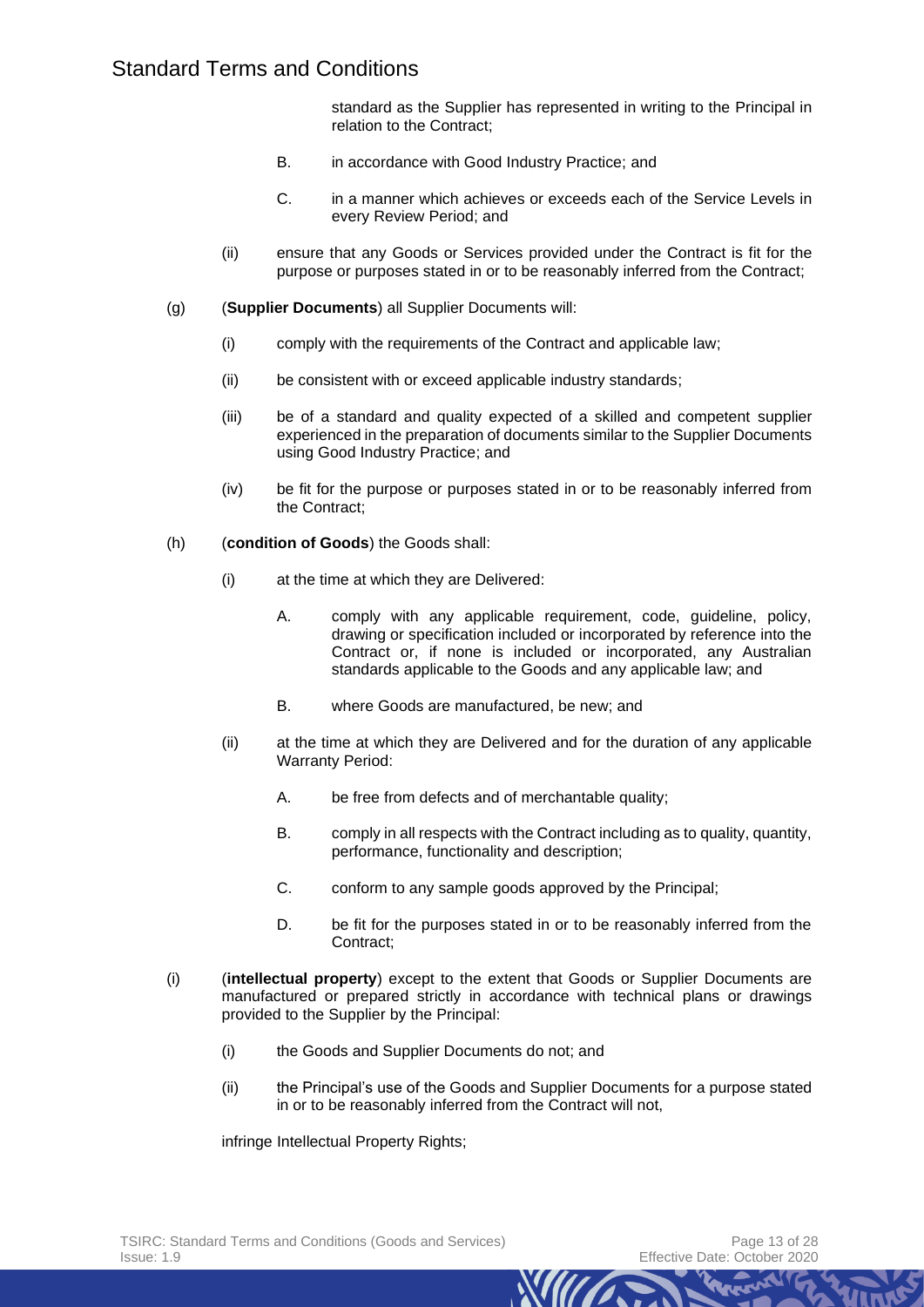- (j) (**encumbrances**) when title passes, the Goods will not be subject to any encumbrance or interest, except for an encumbrance or interest which arises by operation of a law that cannot be excluded by agreement;
- (k) (**Price**) the rates and prices in the Contract include the supply, delivery, insurance and packaging of the Goods and compliance with all of the Supplier's other obligations under the Contract except, and then only to the extent, that the Contract provides otherwise;
- 9.2 (**Notice of breach**) The Supplier must notify the Principal immediately if it becomes aware of or reasonably suspects in the course of carrying out its obligations under the Contract, that the Supplier has breached a warranty given or representation made in clause [9.1.](#page-11-0)
- 9.3 (**Warranties unaffected**) The warranties, representations and acknowledgements in clause [9.1](#page-11-0) remain unaffected notwithstanding:
	- (a) that the Engagement Documents were prepared by the Principal or the Principal's Personnel;
	- (b) any inspection, test, receipt, review or comment on or of the Goods, Services or Supplier Documents by the Principal or the Principal's Personnel;
	- (c) any Variation or other direction by the Principal or the Principal's Personnel; or
	- (d) the adoption or incorporation into the Supplier Documents by the Supplier of any applicable industry standard or work carried out by others (including work carried out by or on behalf of the Principal),

<span id="page-13-1"></span><span id="page-13-0"></span>except that clauses [9.3\(c\)](#page-13-0) and [9.3\(d\)](#page-13-1) do not apply to the extent that, the Supplier has given the Principal prior written notice expressly stating that the Variation, direction, adoption, or incorporation would affect a warranty or obligation and the warranty or obligation was affected in the manner so notified.

9.4 (**Third party warranties**) The Supplier shall obtain and provide to the Principal, the warranties required by the Engagement Documents. Unless otherwise stated, each warranty shall be in the name of the Principal and the Supplier and, if in respect of Services, commence on Completion or if in respect of Goods, commence on Delivery. If directed to do so by the Principal, the Supplier shall also obtain a warranty from each subcontractor, retailer or manufacturer on terms commonly provided by those subcontractors, retailers or manufacturers for their parts of the Goods and/or Services, in the name of both the Principal and the Supplier.

## **10. KEY PERSONNEL**

- 10.1 (**Provision of Key Personnel**) The Supplier must ensure that only Key Personnel perform the roles identified in the Engagement Documents.
- 10.2 (**Change in Key Personnel**) The Supplier may seek the approval of the Principal to change the role of any Key Personnel or to engage additional persons as Key Personnel. The Supplier must provide any information reasonably required by the Principal in connection with such a request. The Principal cannot unreasonably refuse to approve a replacement person that is of equal or greater skill, experience and competency to the person being replaced.

## **11. CONDUCT OF SUPPLIER AND PERSONNEL**

- <span id="page-13-2"></span>11.1 (**General**) The Supplier must, and must ensure that to the extent applicable to them its Personnel involved in the performance of the Supplier's obligations under the Contract:
	- (a) act professionally and courteously in all dealings with the Principal and the Principal's Personnel and the general public in connection with the Contract;

*Mun* 

(b) comply with:

TSIRC: Standard Terms and Conditions (Goods and Services) example the example of 28 Issue: 1.9 Effective Date: October 2020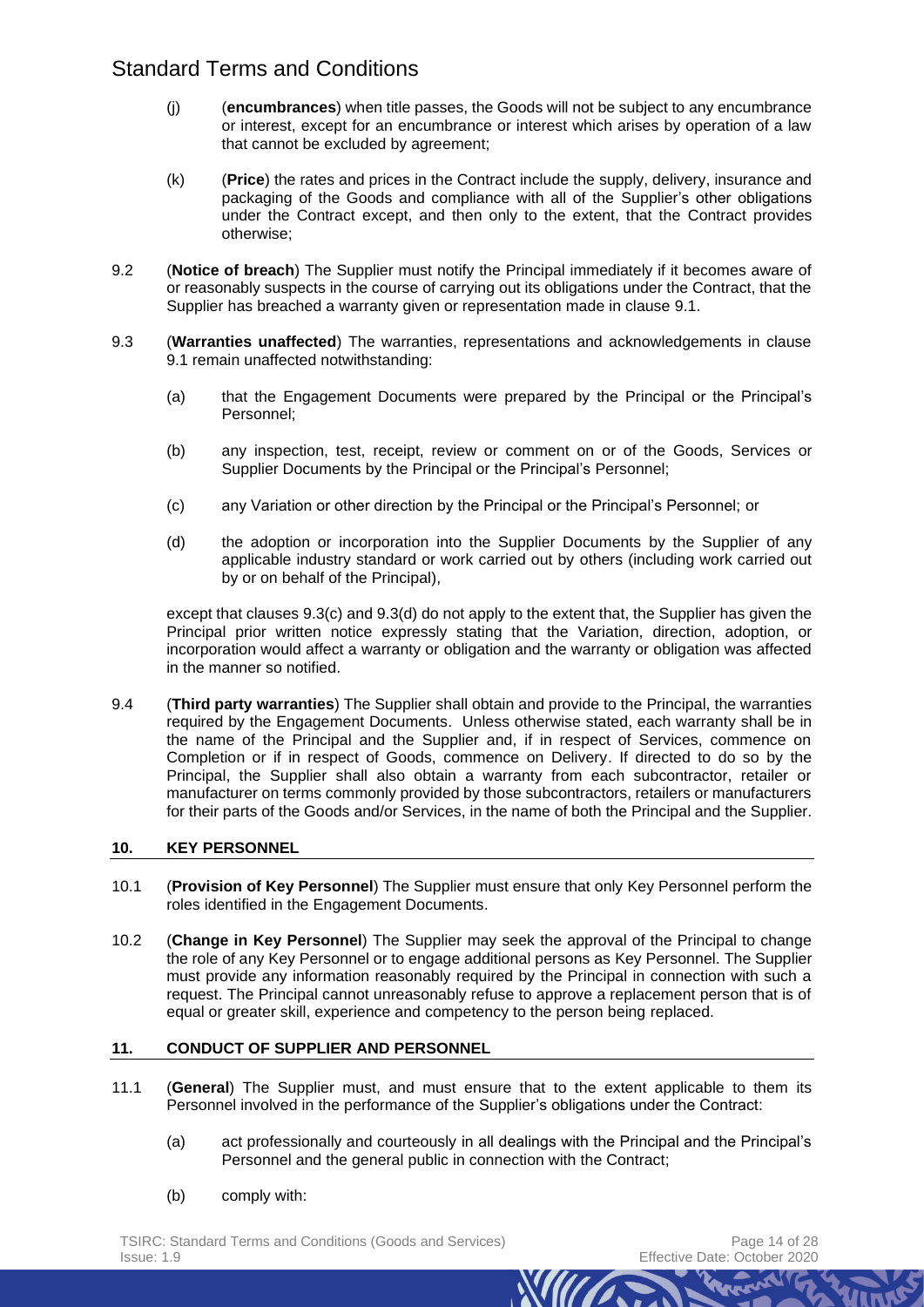- (i) any law, standards and codes of practice applicable to the Supplier, the Supplier's business or the Supplier's obligations under the Contract;
- (ii) all directions of the Principal given pursuant to the Contract; and
- <span id="page-14-0"></span>(iii) any applicable policies, guidelines, procedures and codes of the Principal which are identified in the Engagement Documents or which are publicly available or otherwise made known to the Supplier from time to time; and
- (c) do not either directly or indirectly cause any unreasonable nuisance or interference to the owners, tenants or occupiers of properties on or adjacent to the places where the Services are to be carried out, or the Goods are to be Delivered, or to the public generally.
- <span id="page-14-1"></span>11.2 (**Local Government Worker**) The Supplier must ensure that when acting as a Local Government Worker, the Supplier's Personnel:
	- (a) have all appropriate qualifications, skills and training to exercise a power or perform a responsibility under Chapter 5, Part 2, Division 2 of the *Local Government Act 2009* (Qld);
	- (b) do not exercise any power or perform a responsibility under Division 2, Chapter 5 of the *Local Government Act 2009* (Qld) unless the Personnel are authorised as Local Government Workers by the Principal; and
	- (c) comply with all obligations of a Local Government Worker imposed under the *Local Government Act 2009* (Qld).
- 11.3 (**Conflict**) Where there is any conflict between any standard or obligation described in clause [11.1](#page-13-2) or [11.2,](#page-14-0) the Supplier and its Personnel must adopt the higher standard or more onerous obligation unless directed otherwise by the Principal.
- 11.4 (**Removal**) The Principal may at any time direct the Supplier to remove any of the Supplier's Personnel from the performance of the whole or part of the Supplier's obligations under the Contract if the Principal reasonably believes that the Supplier is in breach of clause [11.1](#page-13-2) or clause [11.2](#page-14-1) or a warranty and representation given in clause [9.1\(a\)](#page-11-1) or clause [9.1\(b\)](#page-11-2) in respect of that person, or that the person is otherwise responsible for a breach of the Contract by the Supplier.
- 11.5 (**Industrial relations**) The Supplier remains solely responsible for the management of industrial relations relating to its Personnel. The Supplier must promptly inform, and keep informed, the Principal in relation to any potential or actual industrial relations issues which could affect the ability of the Supplier to comply with its obligations under the Contract.

# **12. SITE**

- 12.1 (**Access**) The Principal will endeavour to give the Supplier sufficient, but non-exclusive, access to the Site to carry out the Supplier's obligations under the Contract.
- 12.2 (**Pre-conditions to access**) The Principal may refuse to give such access until the Supplier has given the Principal:
	- (a) evidence of insurance required by clause [25.3;](#page-21-1)
	- (b) any other documents or information which the Engagement Documents require to be given to the Principal before access to the Site shall be given.
- 12.3 (**Cooperation with Principal's Personnel**) The Supplier must use all reasonable endeavours to cooperate, communicate and co-ordinate with the Principal's Personnel at the Site. The Principal and its Personnel shall be entitled to access the Site and any other place where any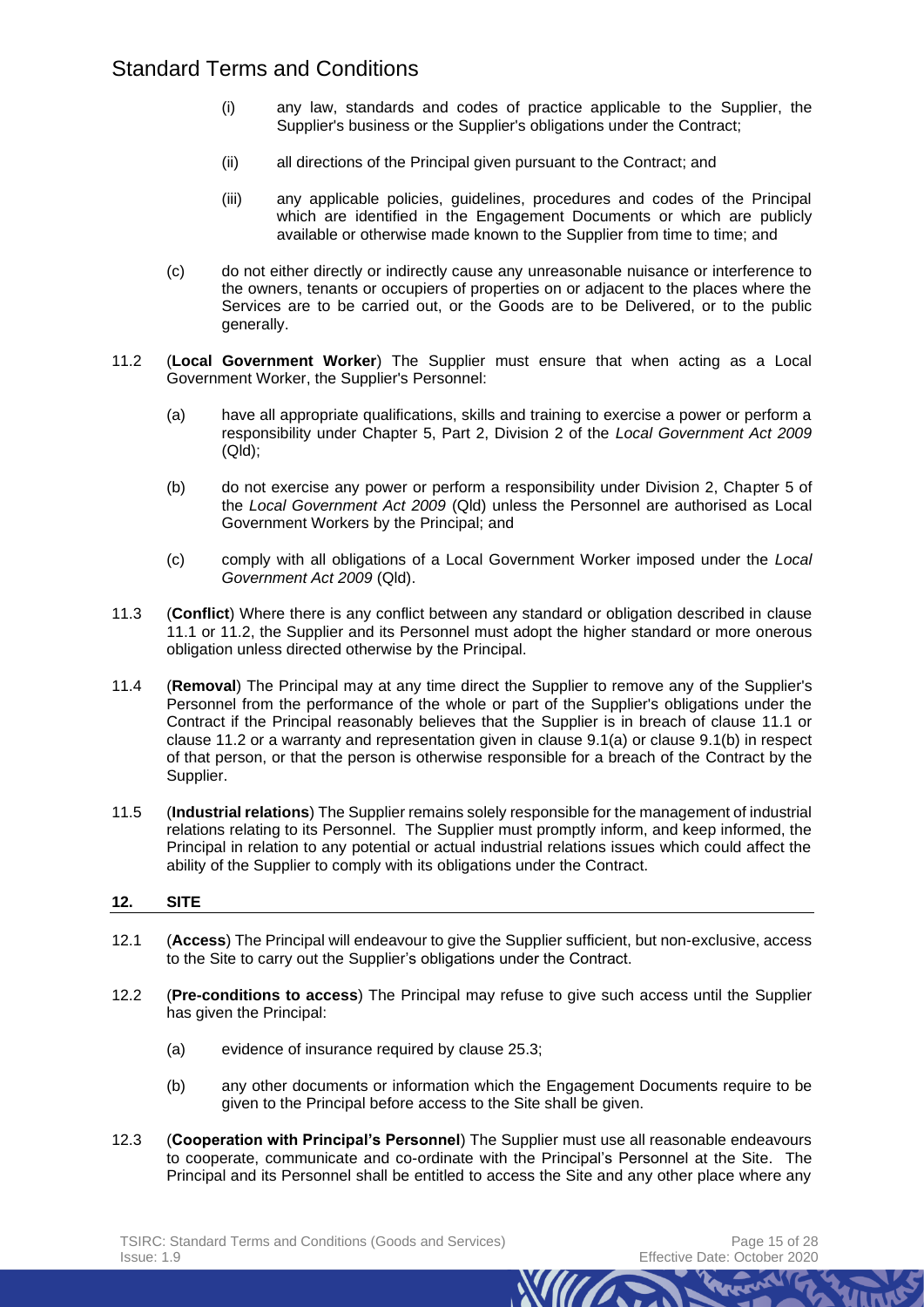obligation of the Supplier under the Contract is or is to be carried out on the giving of reasonable written notice.

12.4 (**Site specific requirements**) The Supplier must comply with the reasonable requirements of the Principal in relation to the Supplier's access to or conduct on the Site, including those identified in the Engagement Documents.

## **13. SUBCONTRACTING, ASSIGNMENT AND NOVATION**

- 13.1 (**By the Supplier**) The Supplier may subcontract, assign or novate the whole or any part of its obligations under the Contract but only with the prior written consent of the Principal (which may be given, withheld or given subject to conditions at the absolute discretion of the Principal). Subcontracting of the Supplier's obligations shall not relieve the Supplier from any liability or obligation under the Contract. As between the Principal and the Supplier, the Supplier shall be responsible and liable to the Principal for the acts or omissions of the Supplier's Personnel in connection with the Contract as if they were the acts or omissions of the Supplier.
- 13.2 (**By the Principal**) The Principal may assign or novate the whole or any part of its obligations under the Contract in its absolute discretion and without obtaining the consent of the Supplier.

## **14. MEETINGS**

14.1 The Supplier must, at the times stated in the Engagement Documents and when otherwise reasonably required by the Principal, meet and discuss the performance of the Supplier and/or any other matter concerning the Principal in connection with the Contract.

## **15. SUPPLIER DOCUMENTS**

- 15.1 (**Provision of copies**) The Supplier must create and provide the Principal with copies of the Supplier Documents at the times required by the Engagement Documents or where no time is stated, promptly whenever requested by the Principal.
- 15.2 (**Updated Supplier Documents**) Where directed by the Principal to do so, as a requirement of Completion (or where the Contract is earlier terminated, no later than 10 Business Days after the notice of termination under clause [31](#page-24-1) is given), the Supplier must provide the Principal with a complete updated copy of the Supplier Documents accompanied by a statutory declaration in the form contained in Schedule 1.

## **16. DELIVERY OF GOODS**

- 16.1 (**Delivery**) The Supplier shall comply with all requirements relating to delivery which are stated in the Engagement Documents or which are otherwise reasonably directed by the Principal.
- 16.2 (**Change to delivery details**) The Principal may request the Supplier to vary the Delivery Time and/or the Delivery Place and the Supplier shall comply with the varied requirements at its expense unless it cannot reasonably do so. The Supplier shall not be entitled to any monetary compensation in connection with a change to the Delivery Time or the Delivery Place unless the Supplier notifies the Principal of such additional costs prior to taking any steps to comply with the request.
- 16.3 (**Delivery dockets**) The Supplier must provide a true and correct delivery docket to the Principal at the time at which the Goods are Delivered. The signing of a delivery docket by the Principal shall be evidence only that Goods have been received and not that those Goods comply with the Contract.

## **17. TITLE AND RISK IN GOODS**

17.1 (**Title and risk)** Title to and property in the Goods shall pass immediately to the Principal upon payment. Risk in the Goods shall remain with the Supplier until the Goods are received by the Principal. If Goods are rejected pursuant to clause [28.2,](#page-22-0) the Goods shall be at the risk of the Supplier from the time that the Principal gives notice of the rejection by the Principal.

TSIRC: Standard Terms and Conditions (Goods and Services) example and the Page 16 of 28 Issue: 1.9 Effective Date: October 2020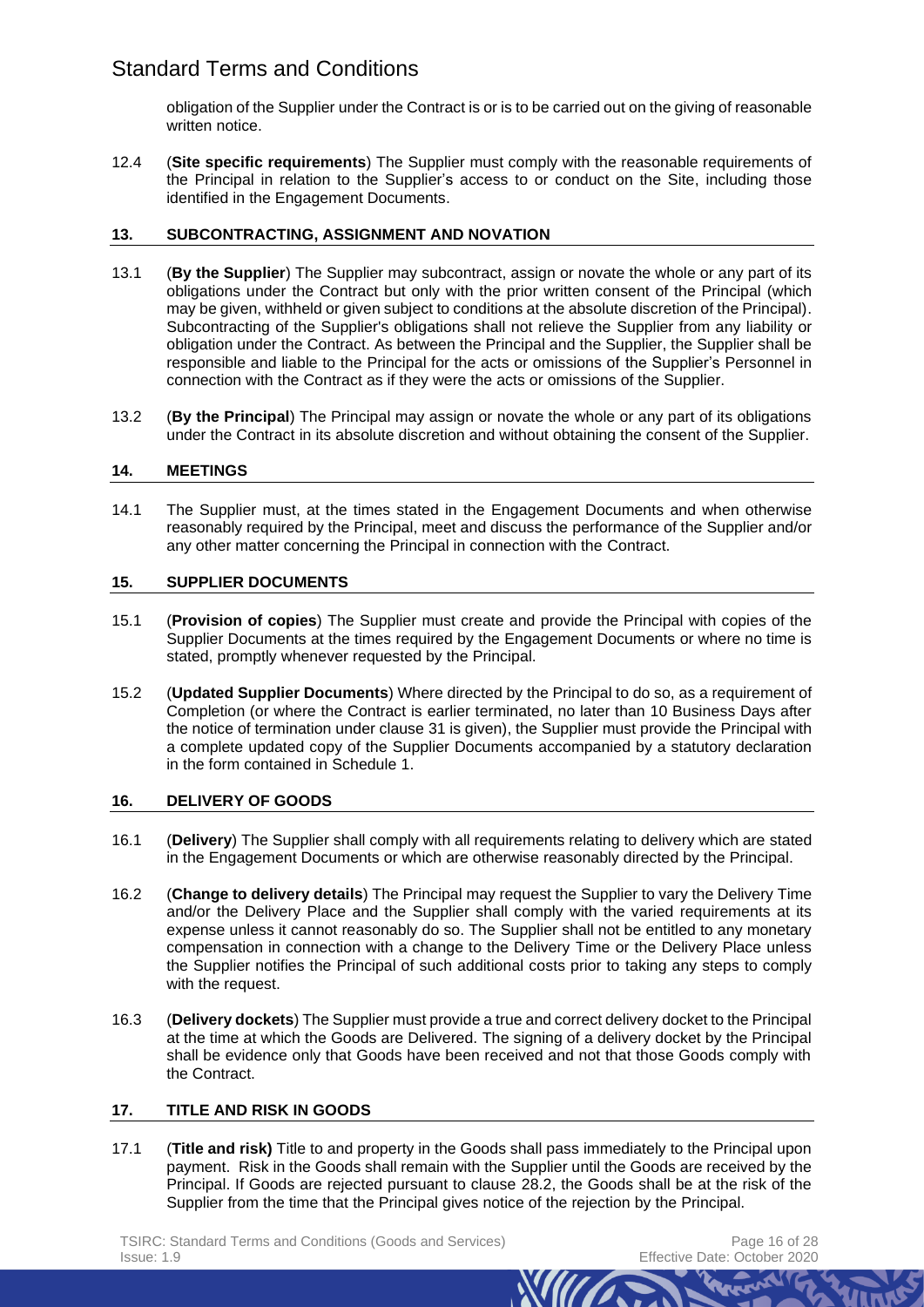- 17.2 (**Security Interest**) The Supplier acknowledges that the Principal has a security interest in the Goods and the proceeds of the Goods for the purpose of the *Personal Property Securities Act 2009* (Cth) and agrees to provide all reasonable assistance to the Principal in order to perfect and enforce that security interest.
- 17.3 (**No acknowledgement**) Taking possession of Goods shall not constitute an admission by the Principal that those Goods comply with the Contract.

## **18. TIMING**

- 18.1 (**Timing**) Subject to clause [18.2,](#page-16-0) the Supplier must commence performing its obligations under the Contract by the Commencement Time and must perform those obligations:
	- (a) within any working hours described in the Engagement Documents;
	- (b) with due expedition and without delay;
	- (c) in accordance with any requirements of the Contract and any reasonable directions of the Principal as to the order and timing of the performance of those obligations (including any program included in the Engagement Documents or agreed between the Parties);
	- (d) so that all Services reach Completion by the applicable Completion Time and all Goods are Delivered by the applicable Delivery Time.
- <span id="page-16-0"></span>18.2 (**Delay**) The Supplier must promptly notify the Principal if the Supplier is or will be delayed in providing the Goods and/or Services. Where the Supplier is delayed in delivering the Goods by the Delivery Time or reaching Completion by the Completion Time because of an act or omission of the Principal or the Principal's Personnel or any other cause of delay identified in the Engagement Documents, the Principal shall grant a reasonable extension of the Delivery Time or the Completion Time as the case may be. The Principal may grant an extension of the Delivery Time or the Completion Time as the case may be for delay caused by any other cause of delay.
- 18.3 (**Prevention and Mitigation)** The Supplier shall take all reasonable steps to prevent the occurrence and to mitigate the effects of a delay.
- 18.4 (**No monetary compensation**) The Supplier shall not be entitled to any monetary compensation in connection with any delay or disruption to or prolongation of the Supplier's obligations under the Contract however caused.

## **19. VARIATIONS**

- <span id="page-16-1"></span>19.1 (**Direction for Variation**) The Principal may at any time and for any reason direct a Variation by giving written notice to the Supplier but cannot direct a Variation which is outside the general scope of the Contract. The Supplier cannot carry out a Variation without a written direction to do so from the Principal.
- 19.2 (**Adjustment of Price**) The Price shall be adjusted for each Variation directed by the Principal in accordance with clause [19.1](#page-16-1) by the amount agreed by the Parties or failing agreement by a reasonable amount determined by the Principal. The Supplier shall not otherwise be entitled to any payment in connection with a Variation.
- 19.3 (**Omissions**) Where the Principal directs a Variation omitting or reducing any part of the Goods and/or Services, then the Principal may subsequently provide the omitted or reduced Goods and/or Services itself or engage others to do so on its behalf. The Supplier shall not be entitled to any monetary compensation in connection with an omission or reduction, and such omission or reduction shall not invalidate or constitute repudiation of the Contract.

*Mun*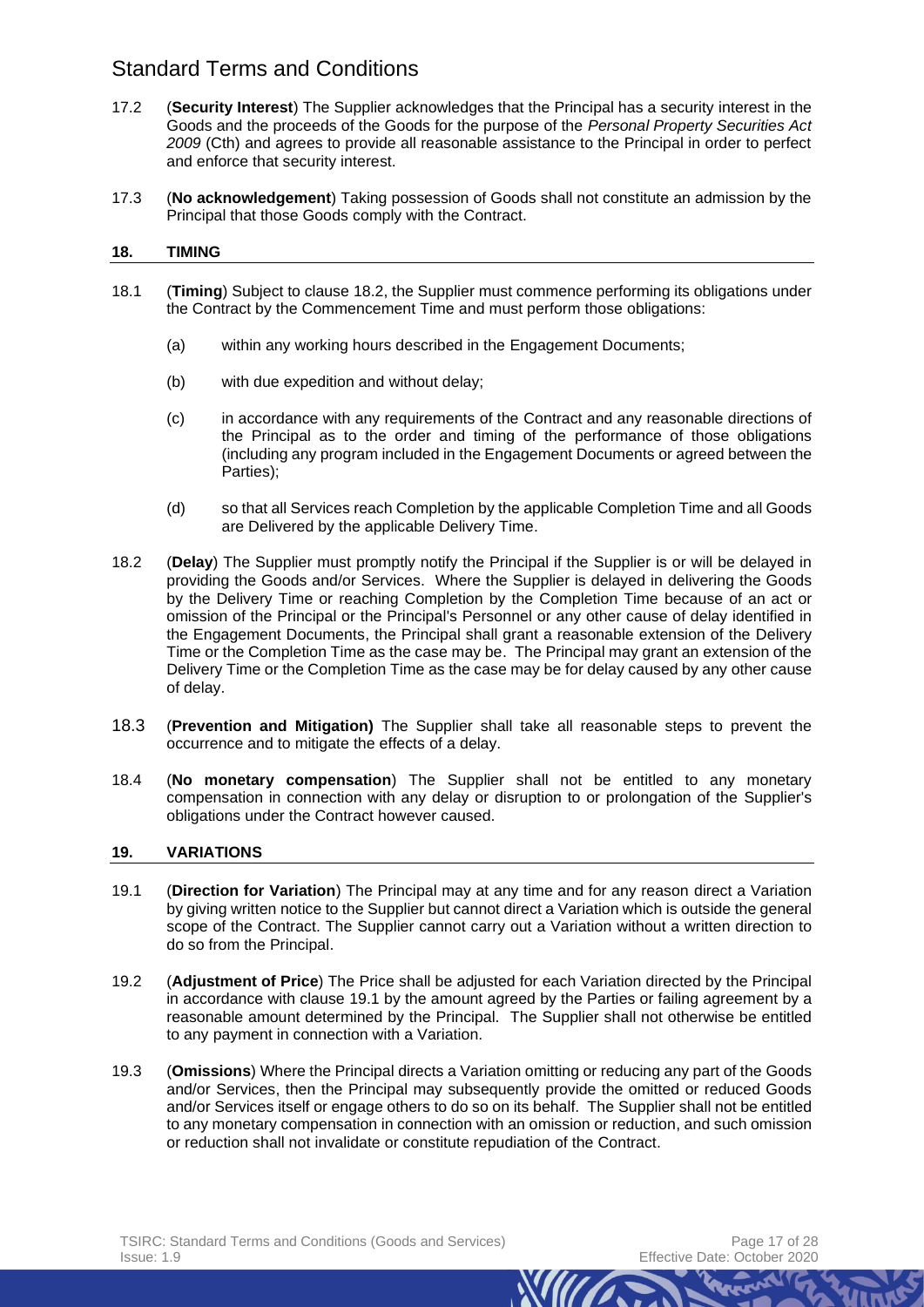## **20. INVOICES**

- 20.1 (**Submission of invoices**) Subject to clause [20.8,](#page-17-1) the Supplier may submit invoices to the Principal for Goods and Services provided in accordance with the Contract at the times and for the Goods and Services stated in the Engagement Documents. The invoice must comply with the GST Law and be accompanied by any documentation which the Engagement Documents require to be provided with an invoice or which the Principal reasonably directs prior to the time for submission of the invoice. Unless otherwise directed, invoices should be submitted promptly and, in any event, no later than 5 Business Days of the later of Completion or the date on which Goods required under the Contract are Delivered.
- 20.2 (**Amount due)** The Principal may deduct any amount due and owing by the Supplier to the Principal and any amount which the Principal reasonably claims is or will become due and owing by the Supplier to the Principal (whether under the Contract or otherwise) from any amount claimed by the Supplier under or in connection with the Contract (including for a breach of the Contract). The balance remaining after such a deduction shall be due by the Principal to the Supplier or by the Supplier to the Principal as the case may be.
- 20.3 (**Due date for payment**) Subject to the Contract, the Principal shall pay the amount due to the Supplier (if any) including any applicable GST before the end of the Payment Period. If an amount is due from the Supplier to the Principal, the Supplier must pay that amount including any applicable GST within 25 Business Days of receiving written notification to this effect from the Principal.
- 20.4 (**No admission**) Payments made by the Principal to the Supplier are made on account only and do not constitute an admission that the Supplier is entitled to the payment made or that the Goods, Services and/or Supplier Documents the subject of the payment have been provided, or any other obligation has been carried out, in accordance with the Contract.
- 20.5 (**Sole entitlement**) Payment of the Price shall be the Supplier's only entitlement to monetary compensation for the provision of the Goods and Services and compliance with the Supplier's other obligations under the Contract.
- 20.6 (**Final invoice**) Where directed to do so by the Principal, as a pre-condition to entitlement to payment of its final invoice, the Supplier must provide to the Principal a statutory declaration in the form contained in Schedule 1, dated after all Goods, Services and Supplier Documents have been provided.
- 20.7 (**Liability for GST**) If GST is imposed on any supply made pursuant to the Contract, the amount payable for the supply is to be increased by the amount of that GST. .
- <span id="page-17-1"></span>20.8 (**Recipient created tax invoices**) Where the Principal is the recipient of a taxable supply under this Contract the Principal may issue recipient created tax invoices or recipient created adjustment notes in respect of these supplies in accordance with the GST Law and direct the Supplier not to issue tax invoices or adjustment notes in respect of the same supplies.

## <span id="page-17-0"></span>**21. WORK HEALTH AND SAFETY**

- 21.1 (**Relationship of obligations**) The obligations in this clause [21](#page-17-0) are in addition to, and not in substitution for any other obligation of the Supplier:
	- (a) under the WHS Act and WHS Regulation; or
	- (b) elsewhere in this Contract, the Engagement Documents or at law relating to WHS.

Nothing in this clause [21](#page-17-0) is intended to reduce or limit such other obligations and none of those other obligations shall be taken to reduce or limit the Supplier's obligations under this clause [21.](#page-17-0)

*NIMA* 

21.2 (**Primary obligations of Supplier and Personnel**) The Supplier must itself, and must ensure that its Personnel engaged in performing the Supplier's obligations under the Contract: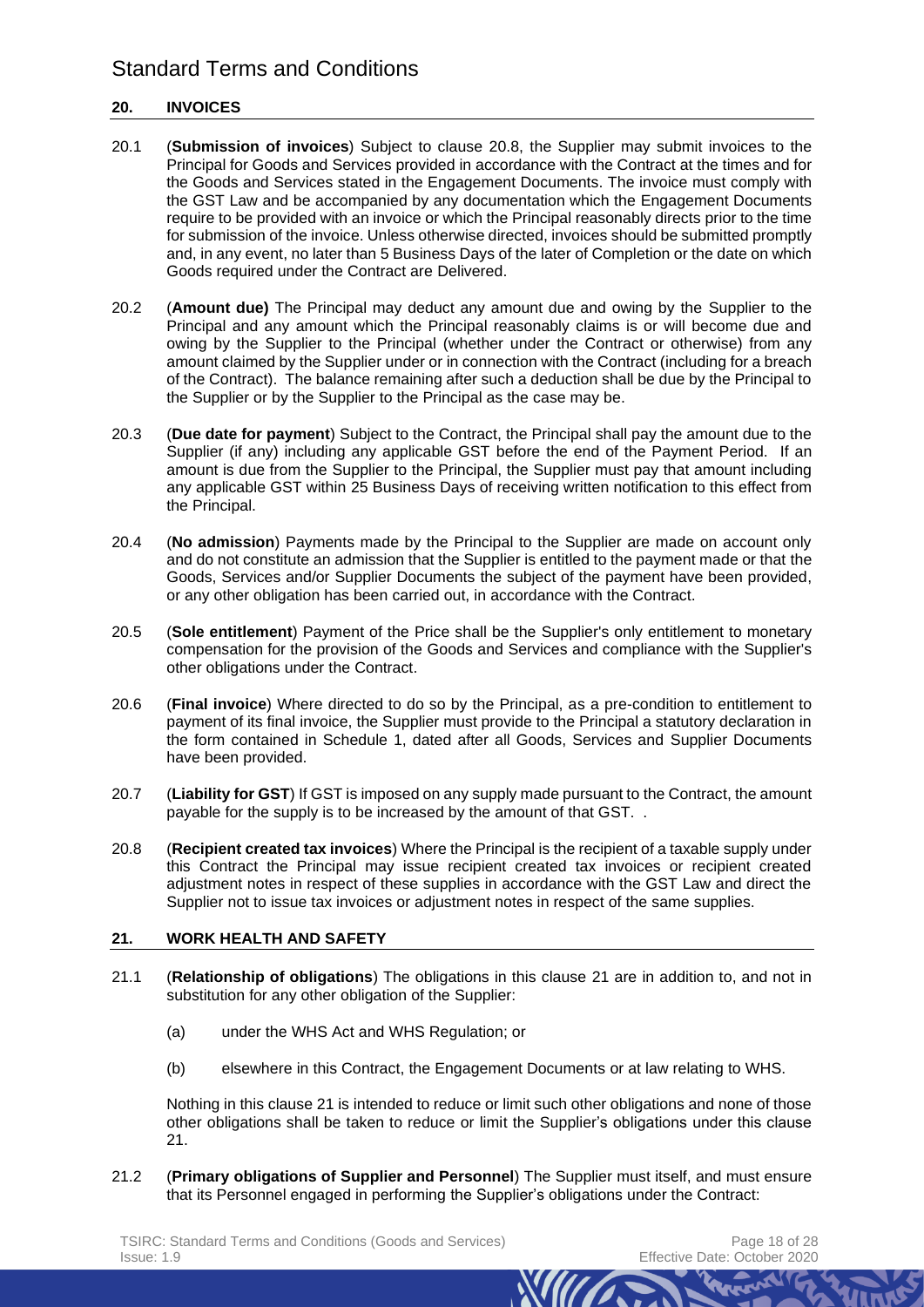- (a) comply with all law (including the WHS Act and the WHS Regulation) and codes of practice relating to WHS that are in any way applicable to this Contract;
- (b) discharge the duties and comply with all relevant duties, obligations, standards and requirements under the WHS Act and WHS Regulation which are or may become applicable in connection with the Contract including any direction relating to WHS issued by the Regulator or any other Authority;
- (c) at all times identify and take all reasonably practicable steps to ensure health and safety of all persons who may be affected by the performance of the Supplier's obligations under the Contract*;*
- (d) consult with and co-operate with the Principal in relation to matters of WHS that the Principal considers the Supplier cannot resolve to the standard imposed by the WHS Act and the WHS Regulation and to cooperate and coordinate with the Principal to ensure any issues are resolved to that standard;
- <span id="page-18-0"></span>(e) except where the Supplier is the principal contractor for a Site under the WHS Regulation, (in which case this subclause [21.2\(e\)](#page-18-0) does not apply), comply with:
	- (i) the reasonable requirements of any third party appointed by the Principal as principal contractor for the Site; or
	- (ii) if no third party has been so appointed for the Site, the WHS policies and procedures of the Principal which are in any way applicable to this Contract for that Site.

## 21.3 (**Incident notification**) The Supplier must:

- (a) promptly (and no more than 12 hours after the occurrence) notify the Principal of any accident, injury, property or environmental damage, which occurs during the carrying out of an obligation of the Supplier under the Contract;
- (b) report any Notifiable Incidents to the Regulator within the specified time frame as per the WHS Act and WHS Regulation; and
- (c) immediately notify the Principal of any lost time incident and within 3 Business Days of any such incident provide a report giving complete details of the incident, including results of the investigations into the causes, and any recommendations or strategies identified for the preventions in the future.

## 21.4 (**Supplier's WHS systems and documentation**) The Supplier:

- (a) warrants and represents that it has adequate WHS systems in place having regard to the nature of its obligations under the Contract and any hazards specific to any Workplace at which an obligation under the Contract is to be carried out;
- (b) must inform the Principal of all its WHS policies, procedures or measures implemented for the performance of its obligations under this Contract;
- (c) must prepare and submit to the Principal for review the WHS documentation that the Principal directs it to prepare within the time directed by the Principal and must ensure that such documentation:
	- (i) addresses all the specific WHS hazards, issues relevant to the Supplier's obligations under the Contract which can be reasonably anticipated or ascertained at that time;
	- (ii) documents the system and control methods to be implemented for the performance of its obligations under the Contract,

and if the Principal notifies the Supplier that all or part of the WHS documentation is not

*MITT*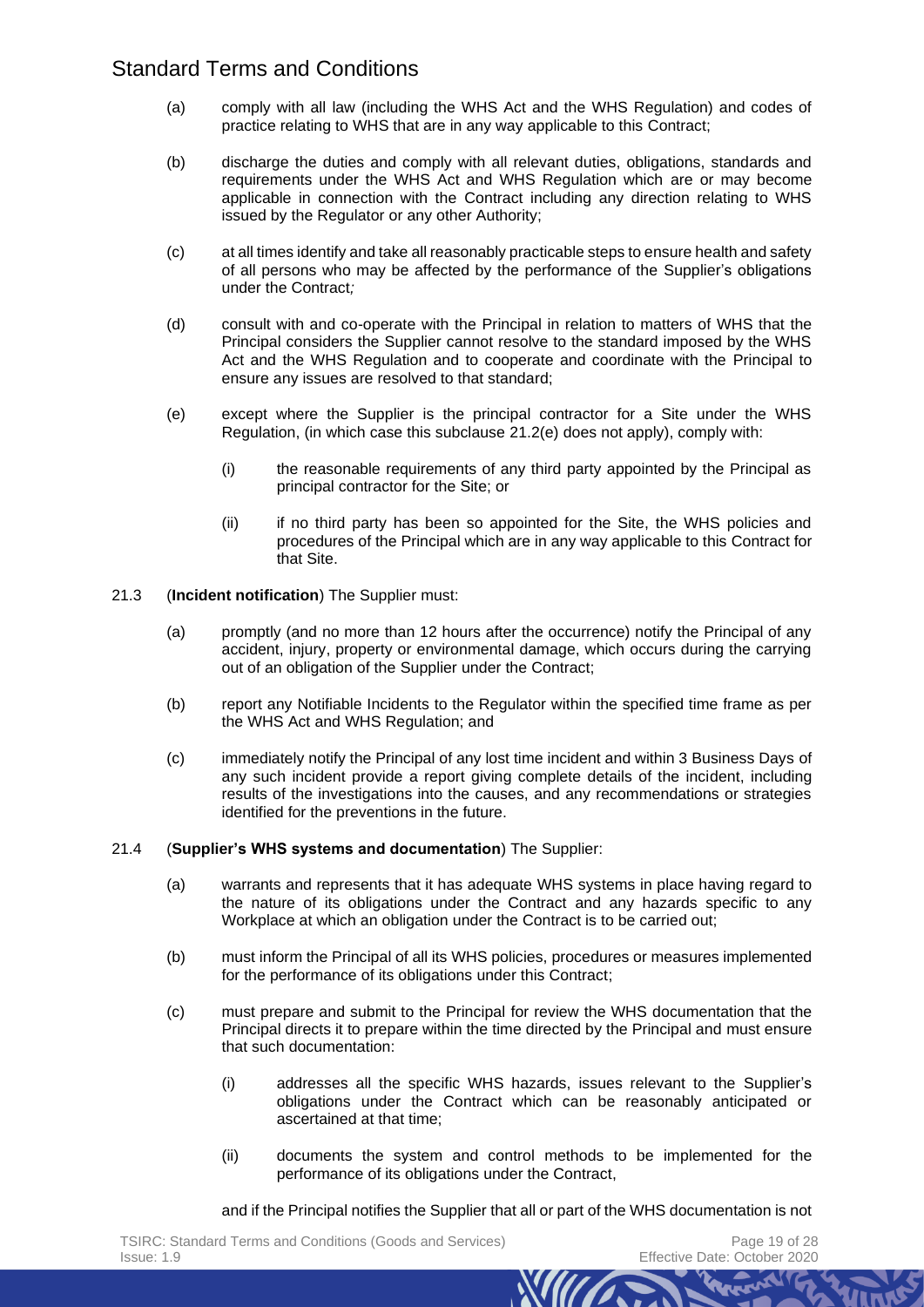suitable, at its cost amend and resubmit the relevant WHS documentation;

- (d) must, if the Principal at any time during the performance of the Supplier's obligations under the Contract requests the Supplier to review any of the WHS documentation, promptly and within the time required by the Principal, review any or all of the WHS documentation in accordance with the Principal's request and either:
	- (i) submit revised documentation to the Principal; or
	- (ii) provide written confirmation that the WHS documentation is appropriate to manage the risks associated with the Supplier's obligations under the Contract;
- (e) is not entitled to make any Claim (whether for additional costs or expense or extension of the Completion Time or a Delivery Time) in connection with its obligations under this clause.
- 21.5 (**Site specific induction for construction sites**) If any Site is a construction site, then the Supplier must ensure that all Personnel of the Supplier working on that construction site receive a site-specific induction and that each person visiting the Supplier or its Personnel at that Site receives a site-specific induction or is accompanied by someone who has received such an induction.

## **22. PROTECTION OF PROPERTY AND THE ENVIRONMENT**

- <span id="page-19-1"></span>22.1 (**General**) The Supplier must:
	- (a) perform its obligations under the Contract and ensure that its Personnel perform their part of those obligations safely and in a manner that will prevent pollution, contamination or damage to property; and
	- (b) take all measures necessary to protect property in the performance of its obligations under the Contract.
- 22.2 (**Rectification of damage**) The Supplier must promptly rectify:
	- (a) any damage to any property which is caused by the Supplier in connection with the performance of its obligations under the Contract;
	- (b) any damage to any property, which occurs whilst the Supplier is responsible for its care (whether or not due to any act or omission of the Supplier).

The Supplier shall be entitled to claim the cost which it reasonably and necessarily incurs in making good any such damage to the extent that the negligent act or omission or Wilful Misconduct of the Principal or the Principal's Personnel caused or contributed to the damage and/or the Principal failed to act reasonably to mitigate the damage.

22.3 (**Urgent action**) If urgent action is necessary to protect persons, property or the environment in connection with the performance of the Supplier's obligations under the Contract, and the Supplier has not taken that action, the Principal may take such action itself or have it undertaken by others without prior notice to the Supplier. The cost incurred by the Principal in doing so shall be a debt due and owing by the Supplier to the Principal and may be deducted from any payments otherwise owing to the Supplier.

## <span id="page-19-0"></span>**23. INDEMNITY**

<span id="page-19-2"></span>23.1 (**Indemnity**) To the extent permitted by law, the Supplier shall indemnify and keep indemnified the Principal and the Principal's Personnel against:

*MITT* 

(a) loss of or damage to property of the Principal;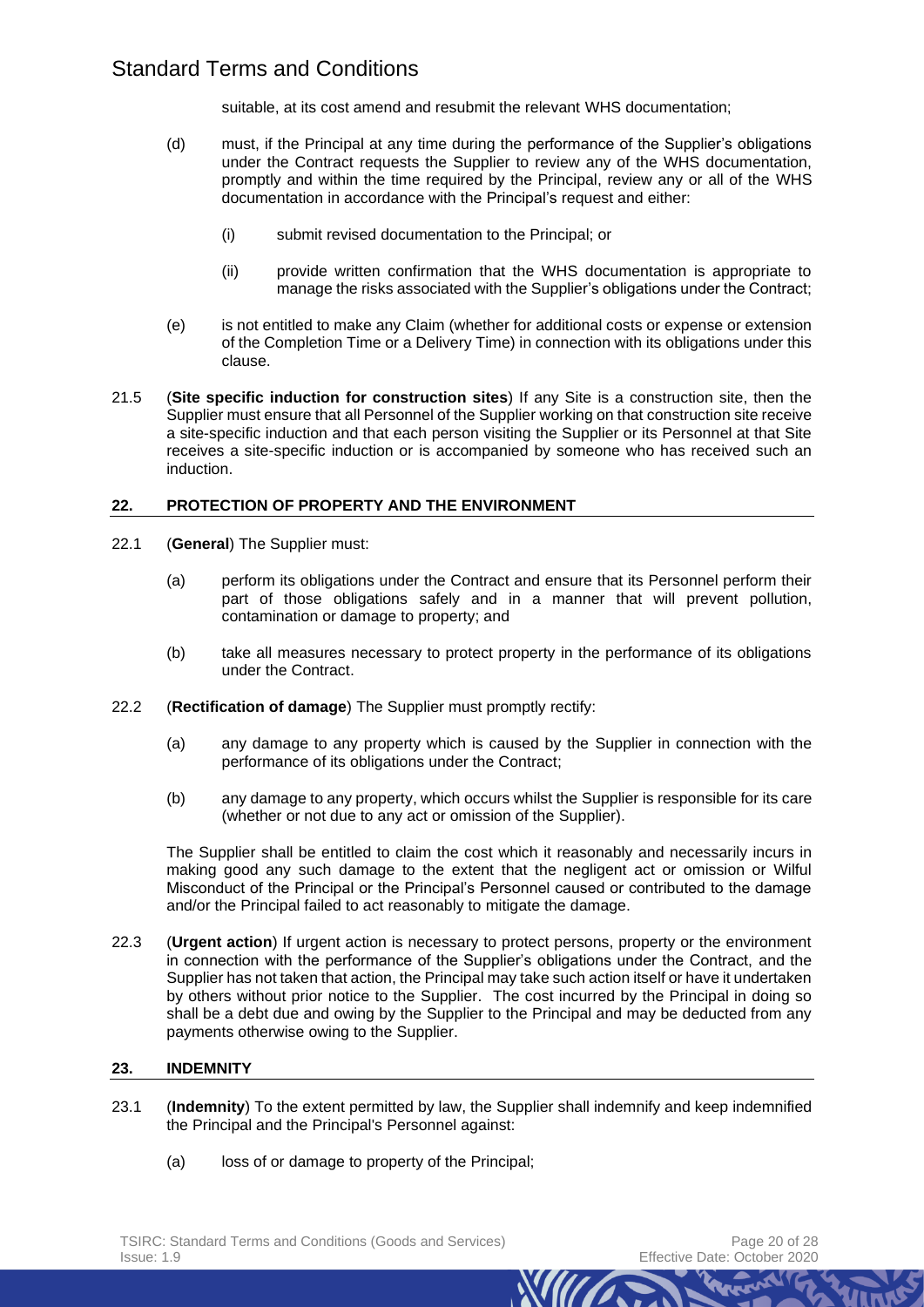- (b) Claims by any person against the Principal in respect of personal injury or death, or loss of or damage to property of any party; and
- (c) Claims by any person against the Principal and any cost, expense, fine, penalty, damages or loss which may be imposed upon, suffered or incurred by the Principal in connection with:
	- (i) a breach of the Supplier's obligations under clauses [21](#page-17-0) o[r 22.1](#page-19-1) or [32.5;](#page-25-3)
	- (ii) the Supplier's failure to satisfy a law as required by the Contract;
	- (iii) any breach by the Supplier of its obligations under any law; and/or
	- (iv) any enforcement of obligations imposed on the Supplier under any law

arising out of or in connection with the performance of the Supplier's obligations under the Contract, but the indemnity will be reduced to the extent that the negligent act or omission or Wilful Misconduct of the Principal or the Principal's Personnel caused or contributed to the cost, expense, fine, penalty, loss, damage, injury or death and/or the Principal failed to act reasonably to mitigate the cost, expense, fine, penalty, loss or damage.

23.2 (**Acceptance of benefit**) The Principal has informed its Personnel and communicates acceptance on behalf of its Personnel, of the Supplier's undertaking to indemnify under clause [23.1.](#page-19-2)

#### <span id="page-20-0"></span>**24. LIMITATION OF LIABILITY**

- <span id="page-20-1"></span>24.1 (**Limit of liability**) To the extent permitted by law, the aggregate liability of each Party to the other in respect of any Claim will not exceed the amount specified in the Engagement Documents. Where no limits of liability are stated in the Engagement Documents, the liability of the Principal shall be limited to the Price and the liability of the Supplier shall not be limited.
- <span id="page-20-2"></span>24.2 **(Consequential loss**) To the extent permitted by law, neither Party shall be liable to the other for any loss of profits, loss of opportunity, loss of agreement or loss of business unless, and then only to the extent, that the Contract expressly provides for that liability.
- <span id="page-20-8"></span><span id="page-20-7"></span><span id="page-20-6"></span><span id="page-20-5"></span><span id="page-20-4"></span><span id="page-20-3"></span>24.3 (**Exceptions**) Clauses [24.1](#page-20-1) and [24.2](#page-20-2) do not apply to:
	- (a) liability of the Principal to pay the Price:
	- (b) liability of either Party in connection with personal injury, or death or damage to property;
	- (c) liability of either Party arising under an indemnity given under the Contract or as a result of an infringement of confidentiality or Intellectual Property Rights, a deliberate breach or abandonment of the Contract, Wilful Misconduct, gross negligence or fraud or other criminal conduct;
	- (d) liability of either Party to the extent that the Party is entitled to be indemnified under a policy of insurance required to be effected under the Contract or would have been so entitled if this clause [24](#page-20-0) did not form part of the Contract, the Party had effected and maintained the insurance policy in accordance with the Contract, complied with its obligations under the Contract, lodged and diligently pursued a claim under the policy and complied with the terms of, and any other obligation or duty in connection with, the policy and the insurer had remained solvent;
	- (e) liability of either Party incurred because of a breach of any law by the other Party;
	- (f) liability of the Supplier to the extent that the Supplier is entitled to recover that liability from any other third party (including any subcontractor, consultant or supplier of the

*MITT*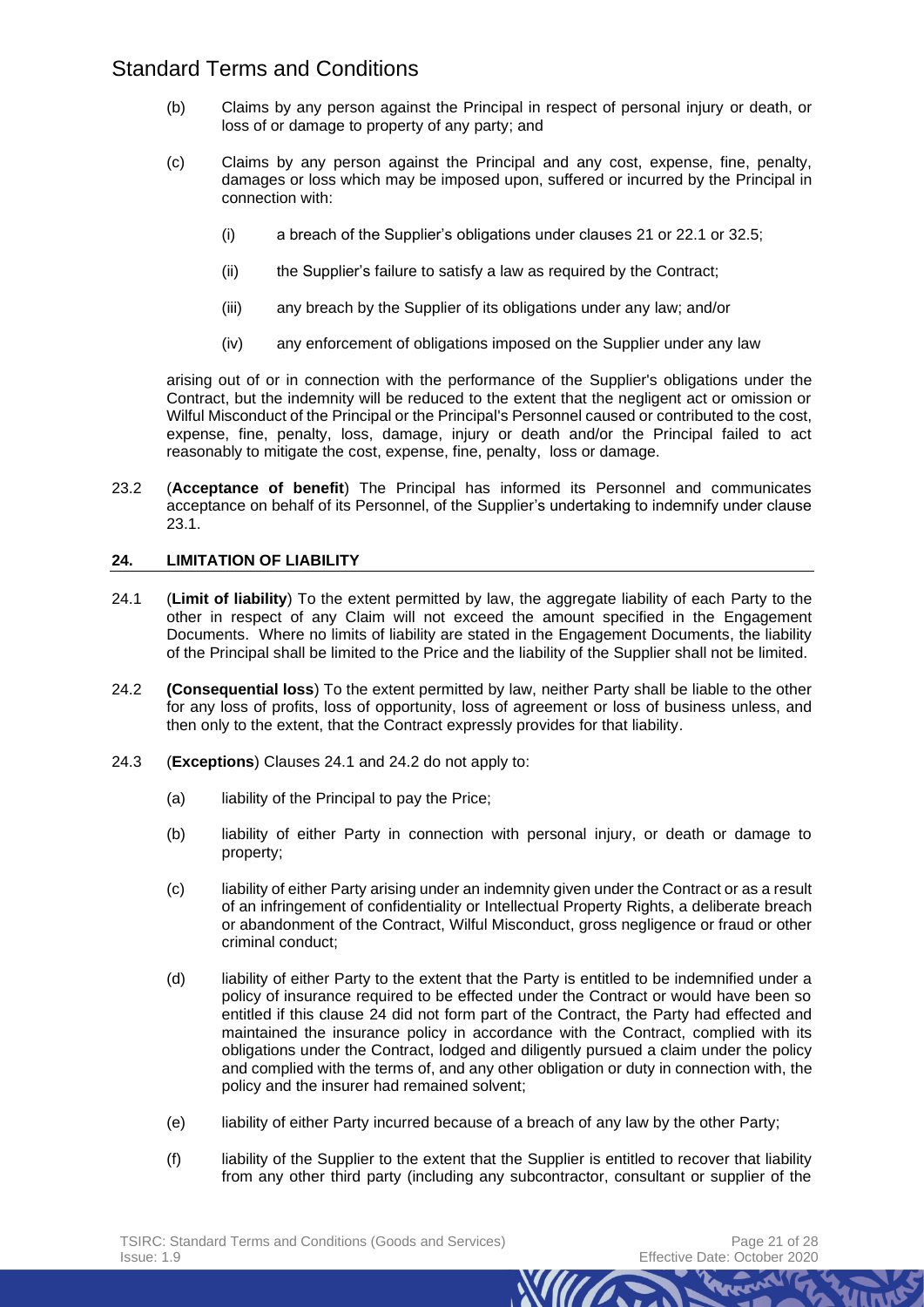Supplier) or would have been entitled to recover that liability but for any act or omission of the Supplier,

and amounts referred to in subclauses [\(a\),](#page-20-3) [\(b\),](#page-20-4) [\(c\),](#page-20-5) [\(d\),](#page-20-6) [\(e\)](#page-20-7) and [\(f\)](#page-20-8) shall not be included in calculating whether the limit of liability of a Party in clause [24.1](#page-20-1) has been reached.

#### **25. INSURANCE**

- <span id="page-21-2"></span>25.1 (**Insurances to be effected and maintained**) The Supplier must effect the insurances stated in the Engagement Documents and any other insurance which the Supplier considers is necessary to protect its interests. Where the Engagement Documents do not provide for the insurances to be effected then the Supplier must effect the following insurance policies on terms and with an insurer reasonably acceptable to the Principal:
	- (a) public and product liability insurance in the amount of at least \$20,000,000 in respect of any one occurrence and for an unlimited number of claims;
	- (b) professional indemnity insurance in the amount of at least \$5,000,000 in respect of any one occurrence and for an unlimited number of claims;
	- (c) third party and comprehensive motor vehicle insurance for each vehicle used by the Supplier in performing its obligations under the Contract;
	- (d) plant and equipment insurance for each item of plant for the full replacement value of the plant; and
	- (e) workers' compensation insurance in respect of the Supplier's Personnel as required by law.
- <span id="page-21-0"></span>25.2 (**Period of insurance**) The insurance policies required under clause [25.1](#page-21-2) must be maintained at all times from the date on which the Supplier commences the performance of its obligations under the Contract until the Supplier's obligations under the Contract are complete (and, in respect of professional indemnity insurance only, for a period of 7 years after those obligations are complete).
- <span id="page-21-1"></span>25.3 (**Evidence of insurance**) If requested by the Principal, the Supplier must provide the Principal with a copy of the relevant certificate of currency and other evidence reasonably required by the Principal. The Principal may suspend the Contract or withhold payment from the Supplier until such evidence is provided.
- 25.4 (**No implied limitation**) Nothing in this clause, nor the Supplier's compliance or noncompliance with it, shall be taken to limit or reduce the Supplier's liability under the Contract or at law.
- 25.5 (**Notification**) The Supplier must immediately notify the Principal's Representative if any insurance policy required under the Contract is cancelled or the Principal's interest in respect of any of those policies is adversely affected.

#### **26. SERVICE LEVELS**

- 26.1 (**Guarantee**) The Supplier must, and guarantees that it will, in providing the Goods and Services and carrying out its other obligations under the Contract, achieve or exceed all Service Levels.
- 26.2 (**Review of Service Levels**) The representatives of the Parties may review the Service Levels from time to time and amend them in any way including by adding additional Service Levels, removing or amending Service Levels, amending the method of measuring performance or the consequence of achieving or failing to achieve a Service Level.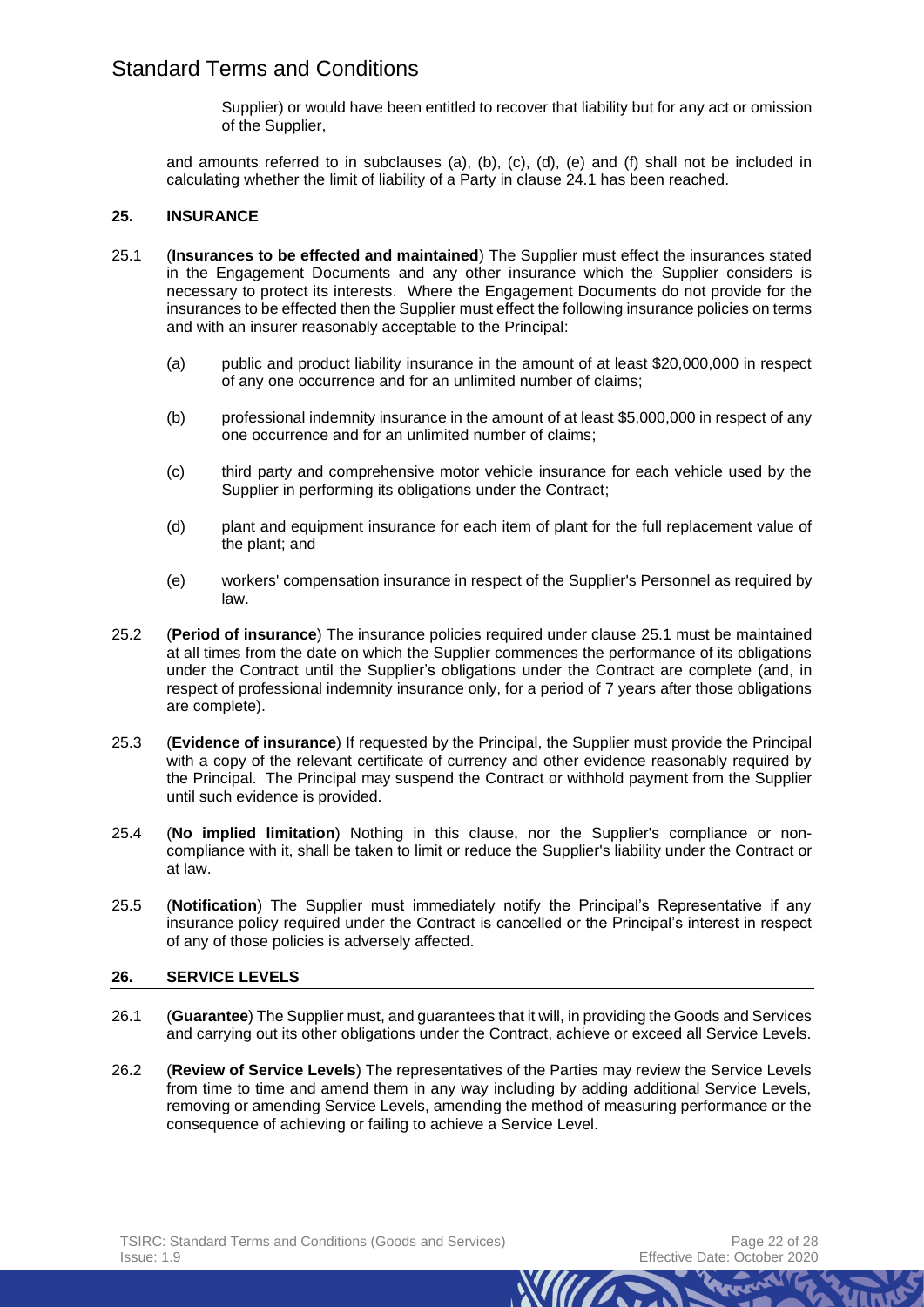## **27. INSPECTIONS AND TESTS**

- 27.1 (**Right to inspect and test**) The Principal's Representative shall be entitled to inspect and test all Goods, Services and Supplier Documents provided to ensure that the Goods, Services and Supplier Documents comply with the Contract, including all warranties given and representations made by the Supplier in the Contract. Inspections or tests carried out by the Principal or on behalf of the Principal shall not relieve the Supplier of any obligation or liability under the Contract nor limit or waive any right of the Principal.
- 27.2 (**Cost**) If an inspection or test undertaken by the Principal reveals a failure by the Supplier to comply with the Contract, then the costs reasonably incurred by the Principal in undertaking the inspection or test shall be a debt due and payable by the Supplier to the Principal.

#### <span id="page-22-3"></span>**28. NON-CONFORMANCE**

#### <span id="page-22-1"></span>28.1 (**Non-conforming Goods, Services or Supplier Documents)** Where:

- (a) any of part of the Goods, Services or Supplier Documents provided by the Supplier does not conform strictly to the requirements of the Contract (including where the Supplier has failed to achieve any Service Level); or
- (b) the Supplier fails to comply with any other obligation of the Supplier under the Contract,

the Principal may, in addition to or as an alternative to exercising its rights under clause [31,](#page-24-1) exercise the rights provided in clause [28.2.](#page-22-0)

- <span id="page-22-4"></span><span id="page-22-2"></span><span id="page-22-0"></span>28.2 (**Principal's rights in respect of non-conformance or failure**) Where permitted by clause [28.1,](#page-22-1) the Principal may:
	- (a) direct the Supplier to provide a detailed proposal as to how the Supplier proposes to rectify the non-conformance and the time within which such a proposal is to be provided;
	- (b) whether or not the Principal has given a direction under clause [28.2\(a\),](#page-22-2) direct the Supplier to:
		- (i) rectify the non-conformance or failure (including by performing or reperforming, removing, demolishing, repairing, replacing or reconstructing any nonconforming Goods or Services or replacing non-conforming Supplier Documents); and
		- (ii) make good any damage to any property or work to the extent caused by the non-conformance or the rectification,

at the Supplier's expense and within the timeframes reasonably directed by the Principal;

- <span id="page-22-5"></span>(c) reject non-conforming Goods, in which case the Principal may:
	- (i) return the whole of the Goods Delivered (or, at its discretion, the nonconforming part of those Goods) to the Supplier or direct the Supplier to collect those Goods at the Supplier's expense and within the timeframes reasonably directed by the Principal;
	- (ii) direct the Supplier to either refund all monies paid for the returned Goods or to replace the returned Goods at the Supplier's expense at a time and place directed by the Principal;
- (d) accept the non-conformance or failure, in which case the Price will be adjusted as if the Principal had directed a Variation for the non-conformance or failure; or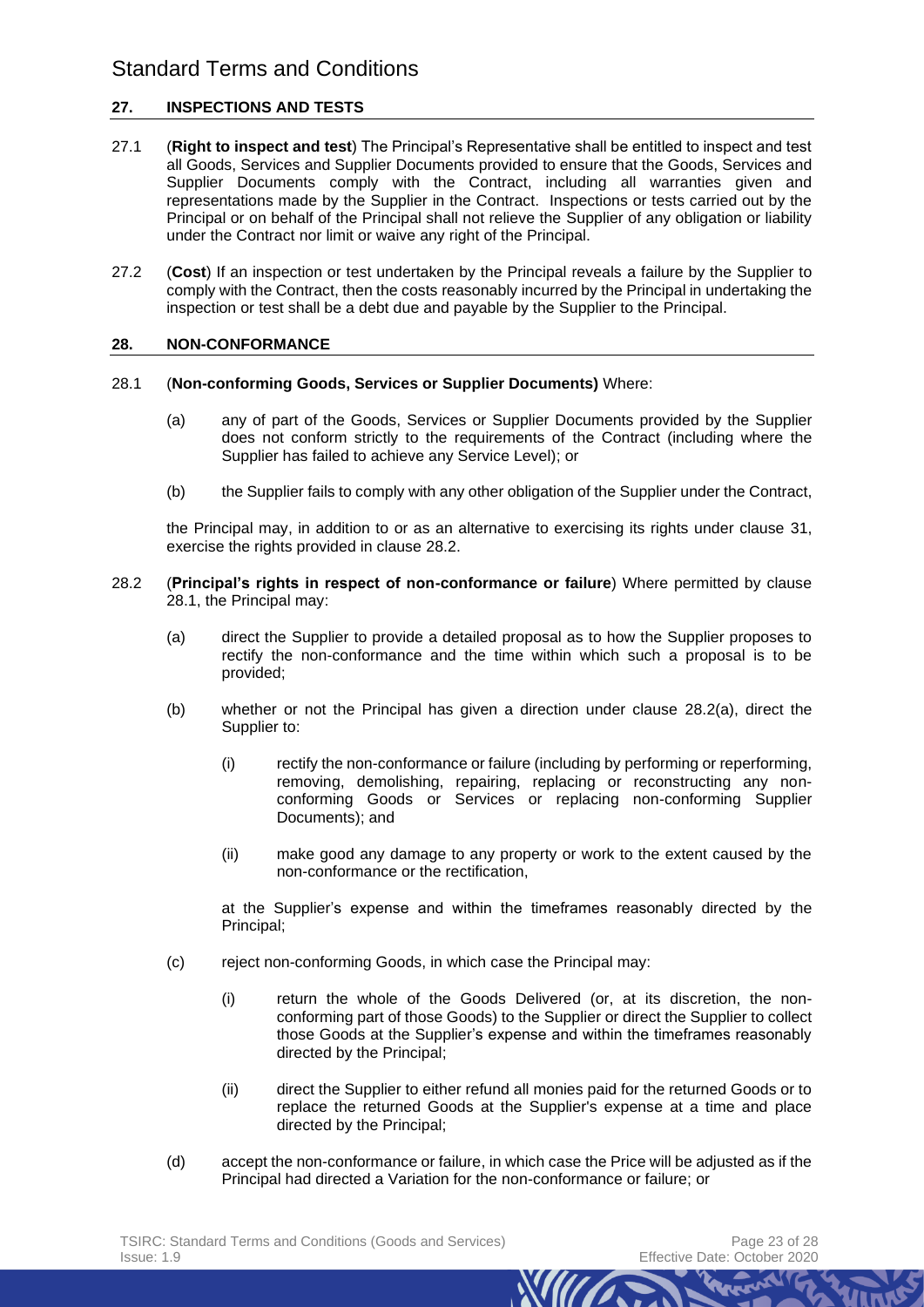- (e) where it is impractical to give the Supplier a direction pursuant to clause [28.2\(a\),](#page-22-2) take any of the steps contemplated by that clause itself, in which case the costs reasonably incurred by the Principal in doing so shall be a debt due and owing by the Supplier to the Principal.
- <span id="page-23-2"></span>28.3 (**Step-in rights**) If the Supplier fails to comply with a direction under clause [28.2,](#page-22-0) then the Principal may after giving at least 5 Business Days written notice to the Supplier (except in the case of emergency, in which case no notice is required) carry out that other obligation itself or have it carried out by others.
- 28.4 (**Costs**) The cost incurred by the Principal in connection with any action taken, or purportedly taken, pursuant to clause [28.2](#page-22-0) or [28.3](#page-23-2) so shall be a debt due and owing by the Supplier to the Principal.
- <span id="page-23-1"></span>28.5 (**Timing**) A direction under clause [28.2](#page-22-0) may be given at any time up to 12 months after the Goods, Services or Supplier Documents were provided by the Supplier.
- 28.6 (**Application of clause**) For clarity, this clause [28](#page-22-3) shall apply to all Goods, Services, Supplier Documents and provided or to be provided, under the Contract, including Goods, Services and Supplier Documents provided in compliance with a direction under clause [28.2\(b\)](#page-22-4) or [28.2\(c\)](#page-22-5)

## **29. SUSPENSION**

- 29.1 (**Right to suspend**) The Principal may direct the Supplier to suspend the performance of the whole or part of the Supplier's obligations under the Contract at any time and for any reason and may direct the Supplier to recommence performing those obligations by giving notice in writing to the Supplier. The Supplier must not suspend the performance of its obligations under the Contract without the prior written consent of the Principal.
- 29.2 (**Costs of suspension**) If the suspension is directed due to any act or omission of the Supplier or its Personnel (including a breach of the Contract by the Supplier) then the Supplier shall bear the costs of the suspension. Otherwise, the Principal shall be liable for the direct costs which the Supplier demonstrates it has reasonably, necessarily and not prematurely incurred by the Supplier by reason of the suspension and which the Supplier demonstrates it cannot reasonably mitigate.

## **30. FORCE MAJEURE**

- <span id="page-23-0"></span>30.1 (**Notification of Force Majeure**) If either Party is rendered unable wholly or in part by Force Majeure to carry out any of its obligations under the Contract (other than an obligation to make a payment of monies), that Party ('the Affected Party'), shall give to the other Party prompt written notice of such Force Majeure detailing the particulars of the Force Majeure and to the extent that it is ascertainable at the time of giving the notice, the extent to which it will be unable to perform or be delayed in performing its obligations.
- 30.2 (**Suspension**) On the giving of a notice under clause [30.1,](#page-23-0) the obligations of the Affected Party detailed in the notice shall be suspended for the duration of the Force Majeure.
- <span id="page-23-3"></span>30.3 (**Removal of Force Majeure**) The Affected Party shall use all reasonable diligence to remedy or remove such Force Majeure as quickly as possible. The Affected Party must notify the other Party as soon as it is no longer affected by such Force Majeure.
- 30.4 (**Industrial relations**) Clause [30.3](#page-23-3) does not require the settlement of strikes, lockouts or other labour difficulties by the Affected Party on terms contrary to its wishes. The manner in which all such difficulties shall be handled shall be entirely within the discretion of the Affected Party.
- 30.5 (**Principal's rights**) Where the Supplier gives a notice under clause [30.1,](#page-23-0) the Principal may at its election:
	- (a) itself perform, or engage others to perform the obligations which the Supplier is unable to perform and may continue to perform such obligations until the later of the time that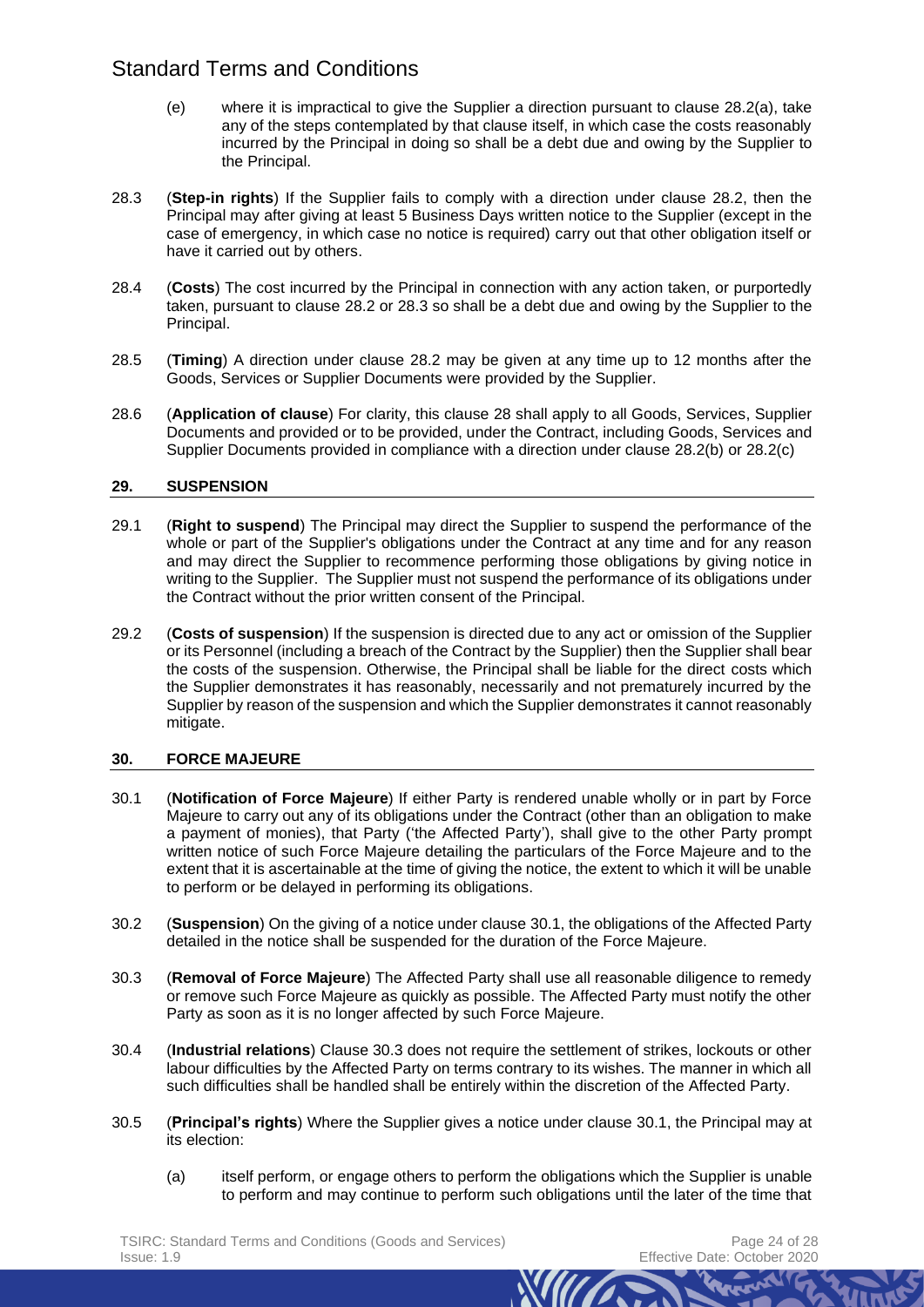the Principal is reasonably satisfied that the Supplier is able to resume performance of those obligations and the time at which any interim arrangements put in place by the Principal are able to be reasonably brought to an end;

(b) take such other action as the Principal, acting reasonably, considers appropriate.

The cost incurred by the Principal in exercising these rights shall be borne by the Principal.

30.6 (**Termination**) If Force Majeure extends for a period of greater than 20 consecutive Business Days then the Principal may terminate the Contract immediately by giving written notice to the Supplier.

#### <span id="page-24-1"></span>**31. TERMINATION AND DEFAULT**

- 31.1 (**Termination for convenience**) The Principal may at any time and for any reason in its absolute discretion terminate the Contract by giving 25 Business Days written notice to the Supplier.
- <span id="page-24-3"></span>31.2 (**Default by Supplier**) Where the Supplier has committed a Substantial Breach or is subject to an Insolvency Event, the Principal may by giving written notice to the Supplier immediately:
	- (a) take out of the Supplier's hands the whole or part of the Supplier's obligations remaining to be completed pursuant to the Contract and suspend payment to the Supplier under the Contract until it becomes due and payable under clause [31.5;](#page-24-2) or
	- (b) to the extent permitted by law, terminate the Contract.

The Principal may itself perform, or may engage others to perform, any obligations of the Supplier taken out of the hands of the Supplier or which remain unperformed at the time of termination.

- 31.3 (**Default by Principal**) Where the Principal has committed a Substantial Breach, the Supplier may suspend the performance of its obligations under the Contract by giving written notice to this effect to the Principal. If the default has not been remedied within 20 Business Days after the notice of suspension is given to the Principal, the Supplier may terminate the Contract by giving written notice to this effect.
- <span id="page-24-0"></span>31.4 (**Payment on Termination**) If the Contract is terminated by either Party the Principal shall, subject to the Contract and its other rights at law, pay the Supplier:
	- (a) the amount which the Supplier is entitled to be paid under the Contract for Goods and Services provided up to and including the date of termination; and
	- (b) if the termination is solely due to the act or omission of the Principal, without any fault on behalf of the Supplier, the amount of any other direct costs which the Supplier demonstrates it has reasonably, necessarily and not prematurely incurred prior to the termination in the expectation of completing its obligations under the Contract, and which the Supplier demonstrates it cannot reasonably mitigate,

except that the total amount payable to the Supplier under the Contract shall not under any circumstances exceed the amount to which the Supplier would have become entitled to be paid had the Contract not been terminated.

<span id="page-24-2"></span>31.5 (**Payment on take out**) On completion of the obligations of the Supplier which have been taken out of the hands of the Supplier, the Principal shall determine the cost incurred in completing those obligations and the amount which would have been paid to the Supplier had the Supplier completed those obligations (including any payment suspended under clause [31.2\(a\)](#page-24-3) and the difference shall be a debt due and payable by the Supplier to the Principal or by the Principal to the Supplier as the case may be.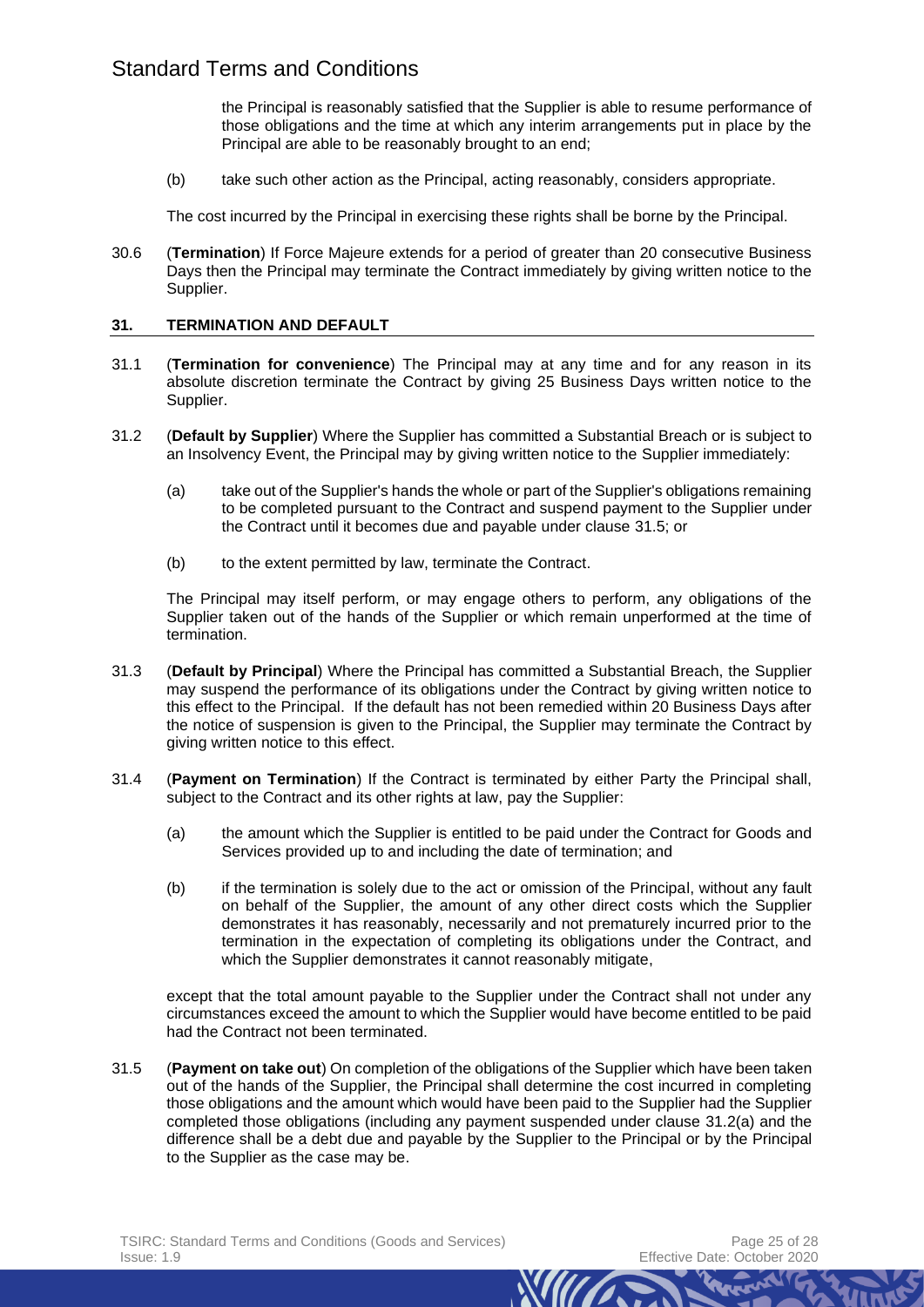<span id="page-25-1"></span>31.6 (**No other compensation**) Except to the extent expressly provided in this clause [31,](#page-24-1) the Supplier shall not be entitled to any monetary compensation in respect of the termination of the Contract by either Party or the Principal taking obligations out of the hands of the Supplier pursuant to this clause [31.](#page-24-1)

## <span id="page-25-0"></span>**32. HANDLING OF INFORMATION**

- <span id="page-25-4"></span>32.1 (**Obligation of confidence**) A Party must not use the other Party's Confidential Information for any purpose other than complying with its obligations or exercising its rights in connection with the Contract ('Permitted Purpose'). A Party may not disclose the other Party's Confidential Information to a third party other than in the Exceptional Circumstances. The Parties must take reasonable steps to prevent the unauthorised disclosure to or use by any other person, firm or company of the Confidential Information.
- 32.2 (**Breach of Confidence**) If a Party becomes aware of a suspected or actual breach of clause [32.1,](#page-25-4) that Party must immediately notify the other Party and take reasonable steps required to prevent or stop the breach. The Parties acknowledge that damages will not be an adequate remedy for such a breach.
- 32.3 (**Return of Confidential Information**) The Disclosee of Confidential Information must return or destroy (at the Discloser's discretion) all Confidential Information and material containing Confidential Information when it is no longer required by the Disclosee for the Permitted Purpose or when otherwise directed by the Discloser, subject to any record keeping requirements at law.
- 32.4 (**Personnel**) The Parties must make every reasonable effort to ensure that only its Personnel that have a need to know any Confidential Information for the Permitted Purpose are permitted to access and use the other Party's Confidential Information and its Personnel are aware of and comply with the obligations of confidentiality in this clause [32.](#page-25-0)
- <span id="page-25-3"></span>32.5 (**Information Privacy Act**) If the Supplier collects or has access to 'Personal Information' as that term is defined in the *Information Privacy Act 2009* (Qld) in order to carry out its obligations under the Contract, the Supplier must comply with Parts 1 and 3 of Chapter 2 of that Act in relation to the discharge of its obligations under the Contract as if the Supplier was the Principal. Personal information collected by the Principal in connection with the Contract is collected for the purposes of enabling the Principal to properly discharge its functions as a local government authority and may be accessible by and disclosed to Personnel engaged to assist the Principal in doing so. Personal information will otherwise be dealt in accordance with the Principal's privacy policy. The Principal is authorised to collect personal information in accordance with the *Local Government Act 2009* (Qld), the *Local Government Regulation 2012* (Qld) and related legislation.
- 32.6 (**Media**) The Supplier must not, either on its own account or in conjunction with other parties, issue any publication, advertisement, document, article or information whether verbal or written, in connection with the Contract in any media without the prior approval of the Principal.

# <span id="page-25-2"></span>**33. INTELLECTUAL PROPERTY**

- 33.1 (**Background IP**) Background IP of a Party shall remain the exclusive property of that Party. The Principal grants the Supplier a revocable, royalty free, non-exclusive, non-transferable licence to use the Principal's Background IP strictly for the purpose of complying with the Supplier's obligations under the Contract and for no other purpose. The Supplier grants the Principal an irrevocable, royalty free, non-exclusive, non-transferable licence to use, copy, reproduce, modify and adapt the Supplier's Background IP for any purpose for which the Goods and Services are provided and for the purpose of complying with the Principal's obligations and exercising the Principal's rights in connection with the Contract. Each Party warrants and represents to the other that the use of the Party's Background IP will not infringe any Intellectual Property Rights of a third party.
- 33.2 (**Project IP**) Unless the Engagement Documents expressly provide otherwise, Project IP vests on creation in the Principal and is the exclusive property of the Principal, and the Principal grants the Supplier a revocable, royalty free, non-exclusive, non-transferable licence to use the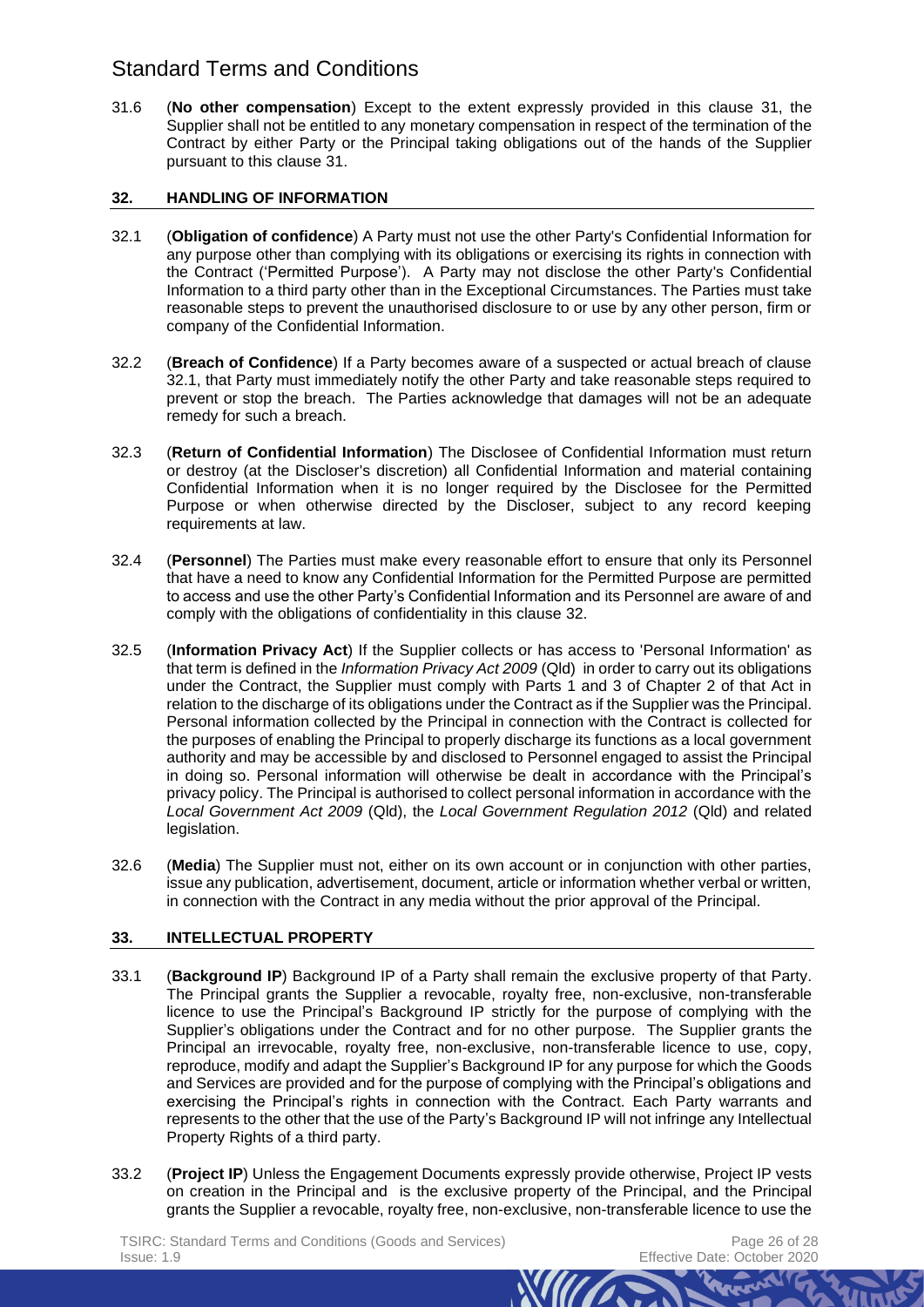Project IP to the extent necessary to enable the Supplier to comply with the Supplier's obligations under the Contract. If the Engagement Documents provide that Project IP vests in the Supplier on creation, then Project IP vests in the Supplier and the Supplier grants the Principal an irrevocable, royalty free, non-exclusive, non-transferable licence to use the Supplier's Project IP for any purpose for which the Goods and Services are provided and for the purpose of complying with the Principal's obligations and exercising the Principal's rights in connection with the Contract.

- 33.3 (**Moral Rights consent**) If the Engagement Documents provide that a Moral Rights consent is required then:
	- (a) the Principal may do anything which would, but for this clause, constitute an infringement of the Moral Rights of the Supplier or any of its Personnel in the Background IP or the Project IP; and
	- (b) the Supplier must procure, and on request by the Principal provide to the Principal a copy of, a written consent to this effect from each of its Personnel that is the author of any Supplier Documents.
- 33.4 (**Warranty and representation by Supplier**) The Supplier warrants and represents that
	- (a) it has the necessary rights to exercise any Intellectual Property Rights that it uses to provide the Goods and/or Services, or to assign or license the Supplier's Background IP and Project IP in accordance with this clause [33;](#page-25-2)
	- (b) it has not infringed and will not infringe any Intellectual Property Rights of a third party in connection with the performance of its obligations under the Contract; and
	- (c) except to the extent that the infringement is caused by the Supplier's incorporation of the Principal's Background IP, the Project IP will not infringe the Intellectual Property Rights of a third party.
- 33.5 (**Indemnity**) Each Party indemnifies the other in respect of breach of a warranty given or representation made in this clause [33.](#page-25-2)

## <span id="page-26-1"></span>**34. DISPUTE RESOLUTION**

- 34.1 (**Initial conference**) If a Party gives written notice to the other of a dispute under the Contract, representatives of the Parties shall promptly confer to attempt to resolve the dispute.
- 34.2 (**Mediation**) If the dispute is not resolved within 10 Business Days after the giving of the notice (or such longer period as may be agreed by the Parties) a Party may by written notice to the other Party refer the dispute for mediation in accordance with the Mediation Rules of the Resolution Institute. The mediation must be conducted by a mediator to be appointed by agreement of the Parties or in default of agreement to be appointed by the President of the Queensland Law Society or his nominee at the request of a Party.
- 34.3 (**Legal proceedings**) If the dispute is not resolved within 20 Business Days after the appointment of the mediator any Party may take legal proceedings to resolve the dispute.
- 34.4 (**Urgent relief**) This clause [34](#page-26-1) does not prevent any Party from taking any steps under any law out of which the Parties cannot contract or obtaining any injunctive, declaratory or other interlocutory relief from a Court which may be urgently required.

## <span id="page-26-0"></span>**35. CLAIMS**

35.1 The Principal shall not be liable upon any Claim by the Supplier for monetary compensation (other than for the Price) in connection with the Contract unless the Supplier has given the Principal written notice of its intention to make the Claim within 25 Business Days after the direction or other event on which the Claim is based was given or occurred.